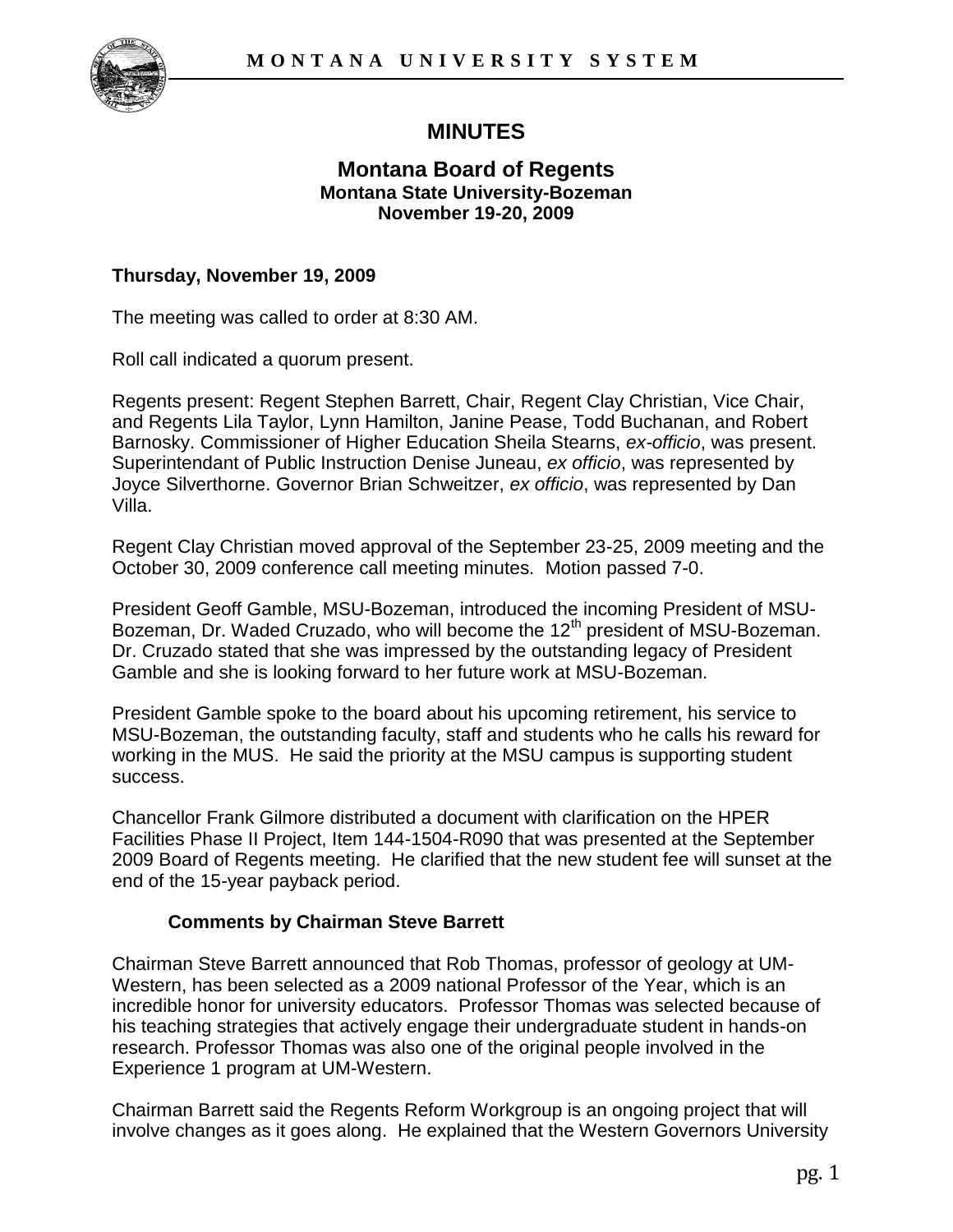

(WGU), were cited recently for their reform and reinvention efforts. WGU has been proven successful, is a competency based institution, and offers online courses and support services that help students acquire and demonstrate competencies required to complete classes and degrees. He said if Montana is going to create pathways for lifelong learning, then we need to find pathways for lifelong learning, to educate more adult students.

# **General Reports**

- OCHE
- Regents Workgroup Update
- Campus Reports
- Other

Commissioner Sheila Stearns commented about some themes in the campus reports, which included: accountability, talent, innovation, outreach, and sense of community, accreditation, and validation of quality on the campuses. Commissioner Stearns recognized Dr. Rob Thomas, UM-Western, who is receiving a prestigious national award for outstanding professor of the year and added that many other professors in the system will be getting other awards throughout the coming year.

Commissioner Stearns said Montana Guaranteed Student Loan Program (MGSLP) and the Office of the Commissioner of Higher Education (OCHE) recently appeared before the Legislative Audit Committee and that the audit committee had no recommendations for either group, and congratulated us on the progress made. She reported that progress had been made on the recommendations from a previous audit. Commissioner Stearns recognized Senator Bob Hawks, who was present at the meeting, for his service to higher education and his work on the legislative Education and Local Government Committee.

Commissioner Stearns commended the successful outcome of the MSU-Presidential search committee that was chaired by Regent Christian.

Commissioner Stearns informed the board that the student health insurance component made it into the federal health reform bill.

President Dennison recognized the outstanding, long-term service of Umberto Benedetti who recently passed away.

### **Fall 2009 Enrollment Report**

Associate Commissioner Tyler Trevor presented the fall 2009 enrollment update. He reported an enrollment increase across the country, with Montana experiencing a 6.5% increase over the  $15<sup>th</sup>$  day count in 2008, as compared to a 1.5% increase a year ago. He compared growth by institutional type, residency, level, and the four and two-year sectors. The increases have set enrollment records at the institutions.

Regent Todd Buchanan requested information on the number of adult learners if the data is available.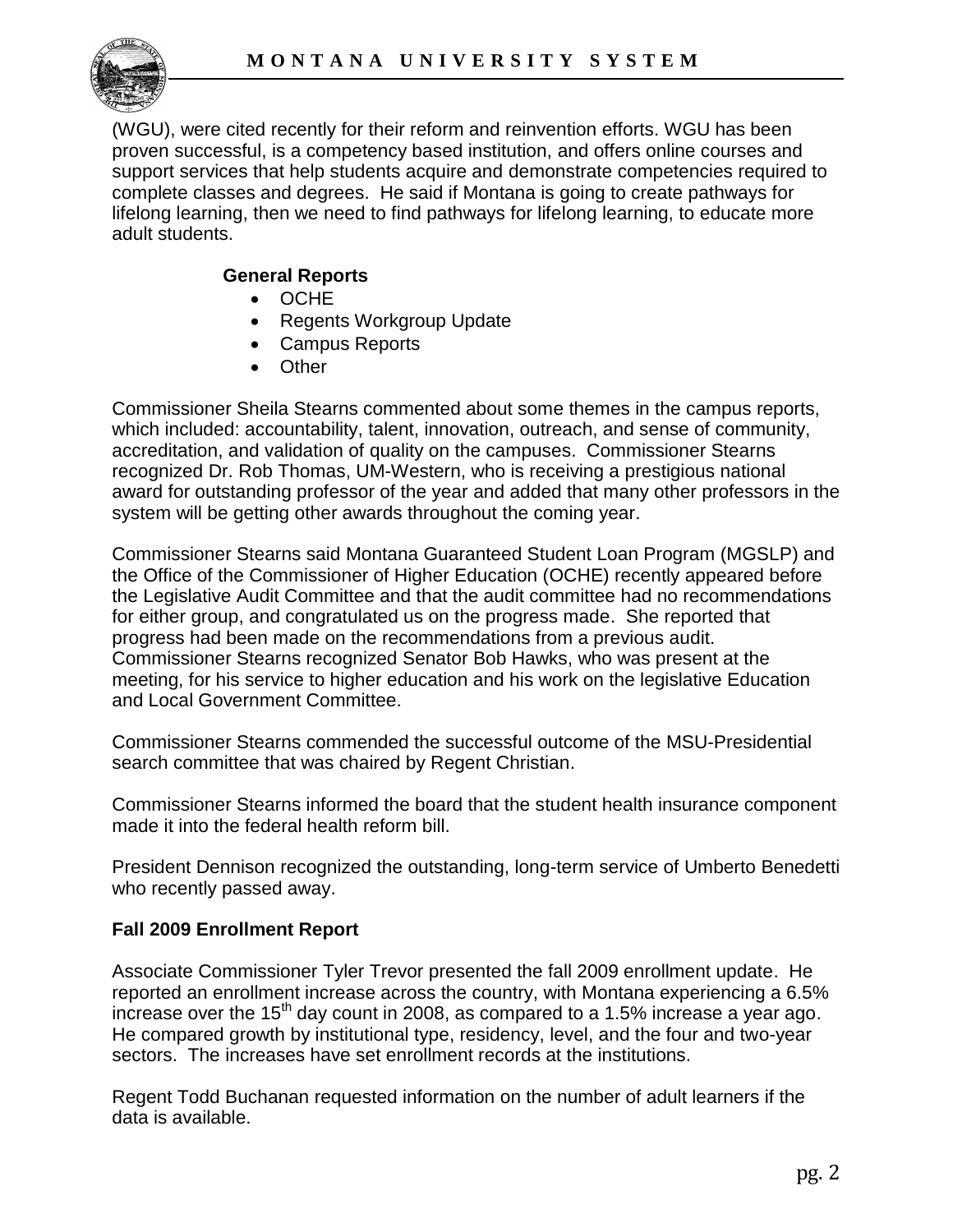

# **IT Strategic Directions**

Associate Commissioner Trevor reminded the board that information technology (IT) touches most of the policy decisions and is included in components of the strategic plan. In order to meet the three primary goals included in the Board of Regents' Strategic Plan of access/affordability, economic development, efficiency/effectiveness, informational technology strategic directions will need to occur.

1. Enterprise Information Systems

Associate Commissioner Trevor told the board that how the Montana University System (MUS) information systems affect how we operate as a system. He stressed that a coherent enterprise information system is the vehicle to having consistent operations. Associate Commissioner Trevor said the monumental task of aligning enterprise information will make it possible to have course sharing and realizing efficiencies. He added that by taking incremental steps, the MUS can utilize a single instance of administrative information software that is housed and managed by the main campus on each side of the system, with the potential for including the community colleges.

2. Network Connectivity

Associate Commissioner Trevor explained the MUS needs to continue to develop and improve an education network that provides high speed telecommunication capabilities that link MUS institutions to remote areas of Montana. He added this will provide connectivity to national research and education networks. Mr. Trevor showed examples of the fiber paths that will strive to connect the institutions. He said it is important for the MUS to own a high speed network, with oversight and the ability to connect to campuses throughout the MUS. He said the MUS also has a project proposal with Miles Community College and Dawson Community College and that it is essential they connect to the Northern Tier for connection.

3. Data Warehousing

Associate Commissioner Trevor told the board it is very important to keep system data updated, correct and maintained. Creating a solid data warehouse is an ongoing process that does require resources to sustain. He said, through data warehousing, the MUS needs to continue collecting and reporting official enrollment data while developing linkages with K-12, workforce data, and producing and monitoring the MUS operating budget. Mr. Trevor added that these initiatives are very pertinent to the work of the regents' workgroup.

Regent Buchanan told the board the regents have a responsibility to elevate the Integrated Information System and to direct the MUS to go forth with these initiatives.

Governor Brian Schweitzer attended this portion of the meeting and made the following recognitions:

 Dr. Rob Thomas, UM-Western, for being the recipient of the National Professor of the Year Award. He said Professor Thomas embraced innovation and new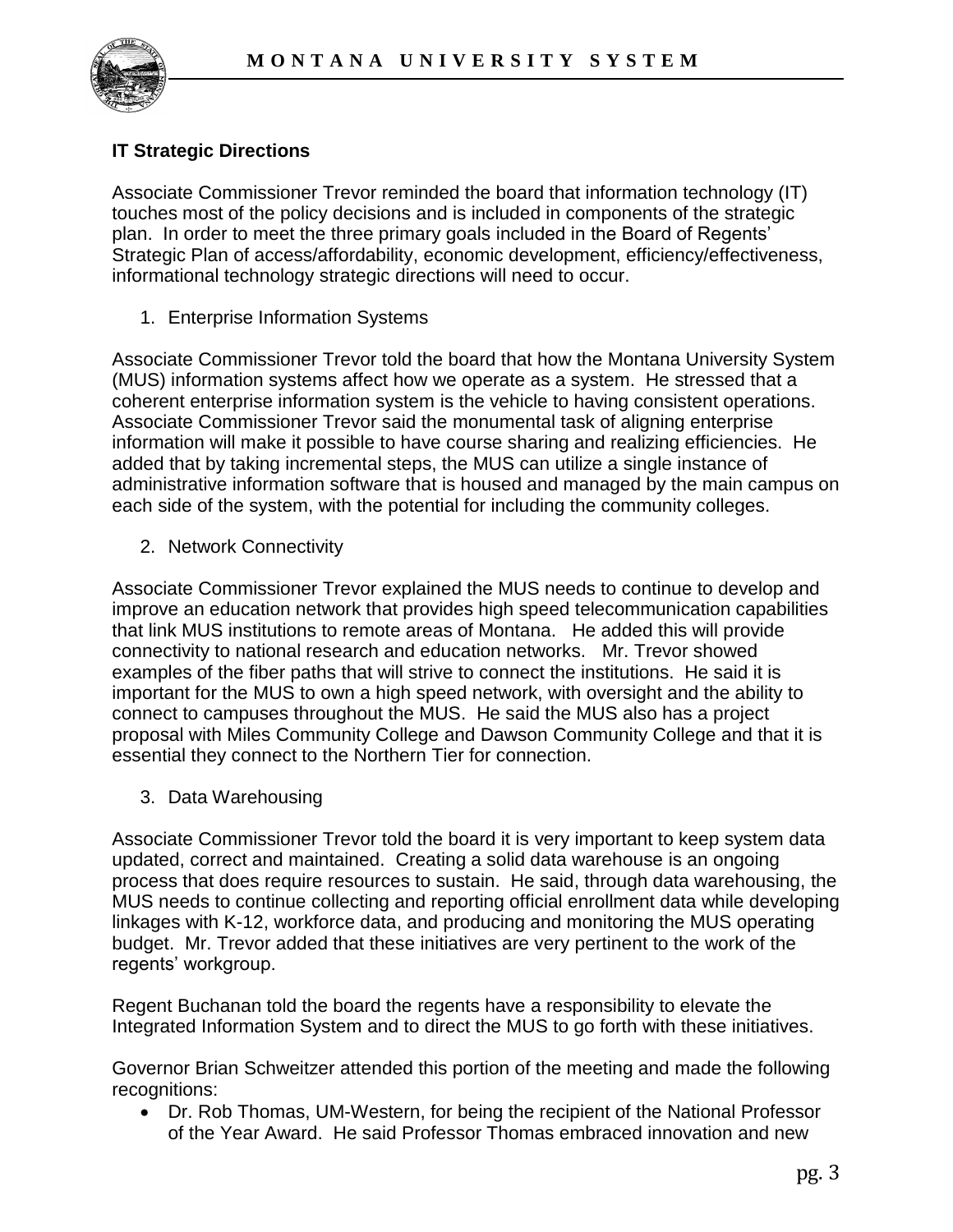

ways of doing business

- Dr. Waded Cruzado as the next president of MSU-Bozeman
- Regent Christian as chairing the successful MSU-Bozeman presidential search committee
- Regent Buchanan as leading the regents reform workgroup and looking at possible innovative solutions.

Governor Schweitzer spoke to the board about the difficult economic times and big challenges that lie ahead. He said the MUS needs to deliver affordable programs and to remember that innovation isn't necessarily raising prices and changing programs. He encouraged the board to deliver more for less and for the universities to continue their quest on research.

### **Presentation by and Discussion with SunGard**

*Presentation on Integrated Information System*

Sue Rich, SunGard Higher Education Account Executive, introduced the SunGard members present and explained the potential for collaboration.

Dan Frasier, Regional Vice President, said SunGard has a long history of working with the MUS. The vast majority of MUS-affiliated campuses have used versions of the software and continue to evolve with SunGard over time. He said SunGard is looking forward to helping with some of the technology initiatives.

Bruce Lyman, Senior Vice President of SunGard in North America, explained trends in the market and ways in which SunGard can contribute to this collaborative effort, including providing the software, services and strategic consulting.

Ms. Rich gave a presentation on what happens when starting this project for an integrated system, what an integrated system includes, and what the benefits will be to Montana. Ms. Rich said SunGard representatives met with staff at Dawson Community College and Miles Community College to determine the needs at the campuses. She explained that Dawson Community College has a high need for an integrated system because their current system is 20 years old. Dawson also has a serious need for automation to provide better services to students, faculty and staff. Mr. Rich said staff at Dawson are currently manually entering all information to provide basic functions and services of the campus.

Ms. Rich said Miles Community College has well-defined business processes in the student area, but has a financial system that needs to be replaced within two years and "silos" of information that are underutilized because of having to manually pull the information each time they use it, thus resulting in a great deal of duplication. She explained that with an integrated system, there is one source of information for each student, including financial aid information.

Ms. Rich said some benefits of the SunGard integrated system include: increased productivity; automation of current manual processes; data entered in one place; consistent and accurate data; accurate financial and financial aid processing; improved access for students; and more time to focus on additional services for students, faculty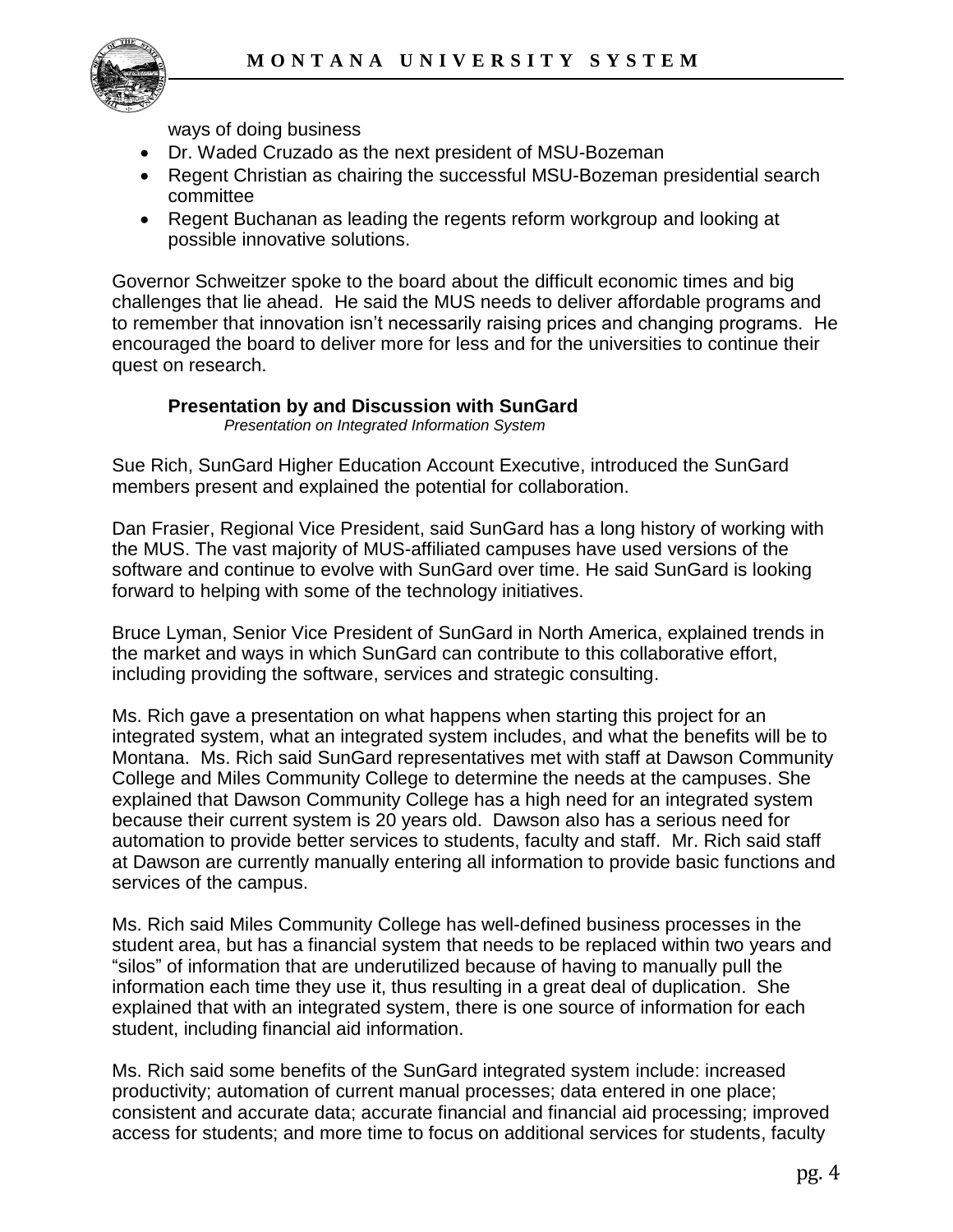

and the community.

Benefits of integration to the MUS include the ability to leverage technology and other resources across Montana; alignment of business practices; and consistent data for state reporting.

President Jim Cargill told the board Dawson Community College is looking forward to participating in the Integrated Information System.

President Hicswa said Miles Community College appreciates working with SunGard and will make a decision on whether to participate at the next trustees meeting.

# **Administrative, Budget and Audit Oversight Committee**

# **INFORMATION**

a. Campus Funding Reduction Presentations

#### **MSU Presentation**

President Gamble explained that the MSU campuses began looking at reductions when they realized there was an expected shortfall in the next biennium. He gave a presentation on the Preliminary Budget Reduction Management Plan, which included tuition mitigation funds and budget reductions by specific categories, such as program areas.

He said this is a continuing process focused on identifying reallocations and reinvestments that will better position the university in future years. He said the campuses will make adjustments as necessary as the process proceeds. President Gamble said if there are any further reductions, the campuses may need to look at: FTE reductions; increased workload for faculty and staff; increased class size; and some limitations on access. He acknowledged this may result in less ability to deliver the full range of services to students. President Gamble said instead of backfilling, the campuses are looking at innovative and creative ways to achieve some of the goals of the regents' workgroup committee.

President Gamble requested said MSU-Great Falls College of Technology is proposing an expansion of the cap presently included in the designated reserve account policy. A \$600,000 cap is suggested.

President Gamble said other possible solutions may include: future tuition increases, increased flexibility in the mission of the university, change in the business policies, possibility of furloughs for all employees, and reduction of employer insurance contributions for part time employees. He added that the MSU campuses are committed to the Integrated Information System.

### **UM Presentation**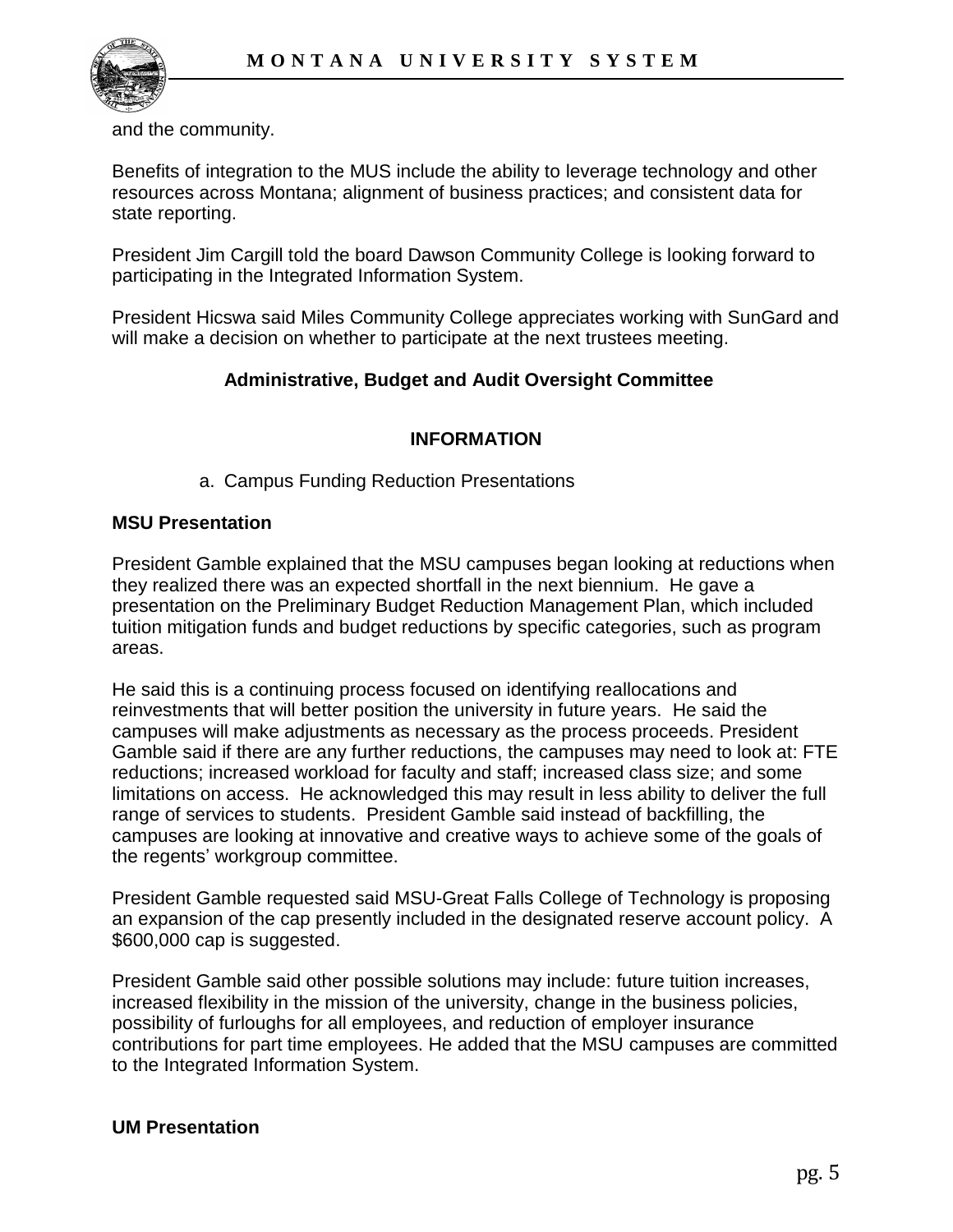

President Dennison said some strategies require approval of the regents and some require addressing during labor negotiations. He said the UM campuses are very intent on carrying through to do what they need to do. President Dennison said the UM campus proposals have attempted to protect academic quality, the current workforce and the student experience, but reminded the board that all sectors will be impacted. He indicated that while much of the funding is in personnel, they are trying to maintain the personnel to the extent possible. He told the board the UM has far more students than currently have been budgeted for. President Dennison explained that expense reductions could include: vacancy management, increased faculty workload, reduced overtime/extra pay, various operational reductions, reduced travel, and reduced cell phone usage. He stated that UM will have a committee to decide which proposal will have the least impact on the students. Each campus has a reserve budget, which will be used. President Dennison said the campuses will provide additional incentives for students to take additional credits and to graduate on time. He stated that at some point, there needs to be a reallocation of the state appropriation for higher education since there has not been a change to the allocation of the lump sum funding by the state, which has created a large problem on the UM campuses. He stressed that this level of state contribution cannot continue without interrupting the quality of education. President Dennison projected that the campuses will need at least a 1.5% increase in tuition.

President Dennison said some significant impacts will be: larger class sizes, less personal interaction, more difficult for students to graduate on time, may affect recruitment and retention, and lowered morale. He said increases in enrollment show an increased demand for services. President Dennison stressed that investment in human resources is critically needed in order to remain competitive. He reminded the board that Montana already spends less per student than almost all other states.

Chancellor Ron Sexton said MSU-Billings is seeing the transition in the developmental role of the colleges of technologies to a community college-regional mission.

Dean Joe Schaffer said that while they have had an increase in enrollment, it would not be prudent to expand the campus at this time, only to have to reduce the faculty in later years if funding isn't increased.

Regent Lynn Hamilton referenced President Dennison's comment on educating students on the margin and asked if a possible solution may be to not enroll as many students at the two research-intensive universities, especially since there is excess capacity at some of the other campuses. She recommended that the two research universities should not be seeing as much enrollment growth as they currently are, increase admission requirements for the universities in Bozeman and Missoula, and motivate more Montana students to attend the other campuses.

President Dennison replied that it does make sense to consider whether the admission standards are where they should be for all the campuses, not just UM –Missoula and MSU-Bozeman. He proposed looking at a  $2^{nd}$  kind of access, participation access, to address how the MUS can assure when the students arrive, they are adequately prepared and ready for college-level material.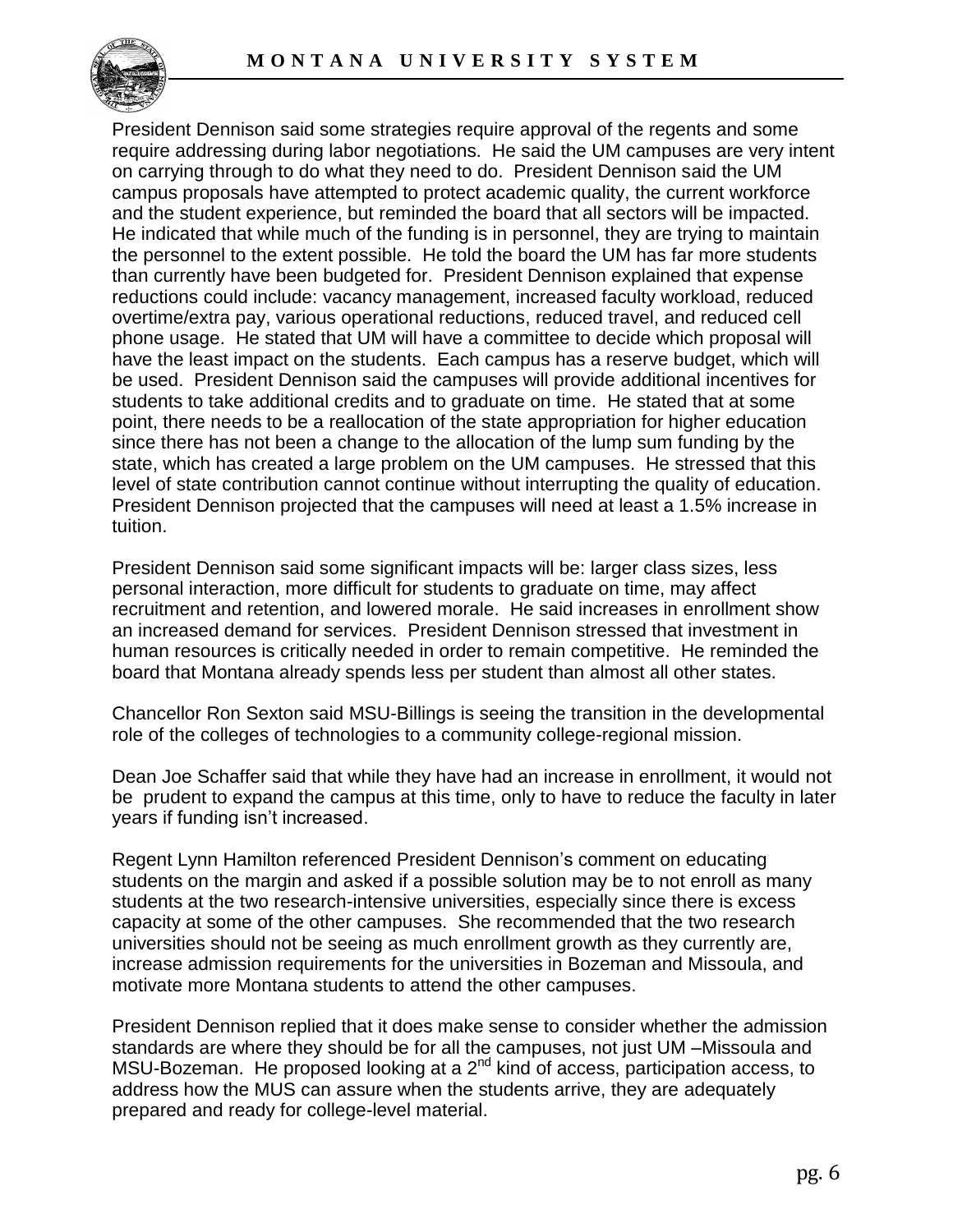

Regent Pease said the retention rate goal has improved in recent years. She recommended looking more at ways to enhance revenue.

President Jane Karas said Flathead Valley Community College currently has a significant enrollment increase, but they do not expect to see this level of increase in future years.

Regent Robert Barnosky expressed concern of planning for the legislature to not provide more funding, planning on having less funding for students, cutting faculty, and increasing tuition. He cautioned the board that it seems as though they are planning for failure and for an inferior quality of education. He said this mindset will significantly affect the quality of education for the students.

Regent Christian said at some point it will be necessary to address present law adjustments that the State of Montana needs to adequately fund the system and preserve quality education. He reminded the board that the top priority is to provide quality education. Regent Christian said it is prudent for this to be an ongoing discussion of how the MUS is going to use the OTO funding as base. He said there is a lot of uncertainty regarding what is going to happen with funding. He said there is more than one way to address a budget situation and the MUS has a lot of work ahead to pull together a final budget.

Chairman Barrett cautioned the regents to not let the fact that the campuses have gone forward with identifying savings to accept those as the only solution to the upcoming budget shortfall. He said the MUS still needs to identify other changes to mitigate some of the reductions. He stressed it is the regents' responsibility to not accept the reductions without looking at further funding enhancements.

Dan Villa, Governors Office, said the Governor's Office has been looking at revenue enhancements that are different and that they will be looking to the regents' workgroup for guidance in preparing the executive budget.

#### Public Comment:

Senator Bob Hawks, SD 33, said it is appropriate to discuss this funding shortfall far in advance, which will create a better understanding in the legislature of what the impacts are as a result of these discussions. He urged continued discussions on this topic.

Marco Farro, MEA-MFT cautioned the board to avoid panic. He said enrollment growth shows interest in and investment in higher education and by discussing this early, it may be possible to come up with investment solutions.

Doug Coffin, UM-Montana Faculty Association, said the faculty included in the budget reductions process on the campus. He said the regents need to be careful about increased workloads for faculty.

Kathy Crego, MT Public Employees Association, encouraged the board to take a proactive approach, not focusing on cuts and reductions, and to also include the campus staff in the process of exploring resolutions.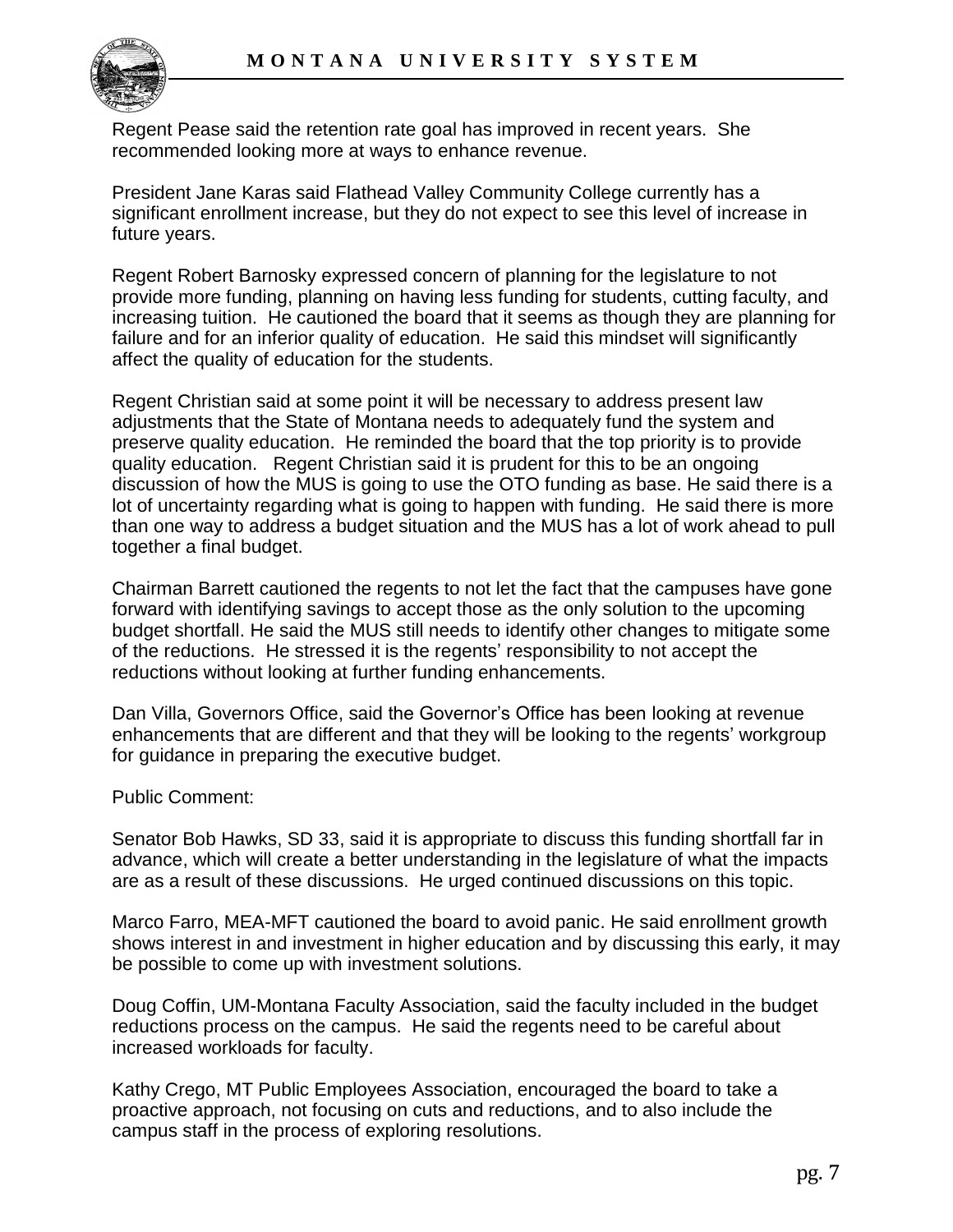

Nancy Hinman, UM Faculty Senate, suggested the current economic situation may be an opportunity to invest in faculty and in possible recruitment nationally.

Commissioner Stearns clarified that vacancy savings referenced in the legislature applies to staff and that faculty positions are exempt from that requirement.

b. SAF/MHESAC Update

Jolene Selby, Senior Vice President and Chief Financial Officer of Student Assistance Foundation (SAF) said Montana Higher Education Student Assistance Corporation (MHESAC) and its lending partners had adequate funding for the 2009-2010 academic year. She said financing in this fiscal year is beginning to cash flow and added there is a consistent bond market that has allowed them to work through this time. Ms. Selby told the board MHESAC did sustain a loss for a two-month period of time. She said SAF is creating a wholly owned for-profit subsidiary, TRU STudent, Inc. Ms. Selby reported that all the audits and reviews resulted in clean opinions.

Kelly Chapman, Vice President of Foundation Activities told the board that public benefits programs focus on financial needs that students may have as they go forward and the programs are strongly affiliated throughout the state. She said they do not expect to see a big change in their public outreach activities in the next two years and the industry moves toward direct loans. Ms. Chapman said they will continue to support Montana College Access Network (MCAN), Foster Care Camp, and College Goal Sunday. She added that they are looking at options of how to reach the students and the financial aid officers on the campuses as they believe they will need more assistance as the movement toward direct student loan lending occurs. It is anticipated that success by TRU STudent will increase funding available for such programs in the future.

Commissioner Stearns asked if SAF is optimistic that the campus assistance offices will stay open. Ms. Chapman replied they optimistic in the near future, but beyond the next two years, however, their functions may need to change.

Commissioner Stearns told the board that her office will keep the board informed as the campuses and system adapts to the future lending environment.

> c. Governor's Best and Brightest Scholarship Program Academic Year 2008-2009 Report

Bruce Marks, Director of Montana Guaranteed Student Loan Program (MGSLP), said this is the 4<sup>th</sup> year of the Governor's Best and Brightest Scholarship Program. Director Marks highlighted that the scholarship program awarded 9, 996 scholarships, just over \$2.5 million in scholarships, with over 260 of those going to community colleges. He added that the majority of dependent students are receiving merit scholarships.

Dan Villa said the governor's office is trying to increase the funds toward backfilling the shortfall of funding for the Governor's Best and Brightest Scholarship Program.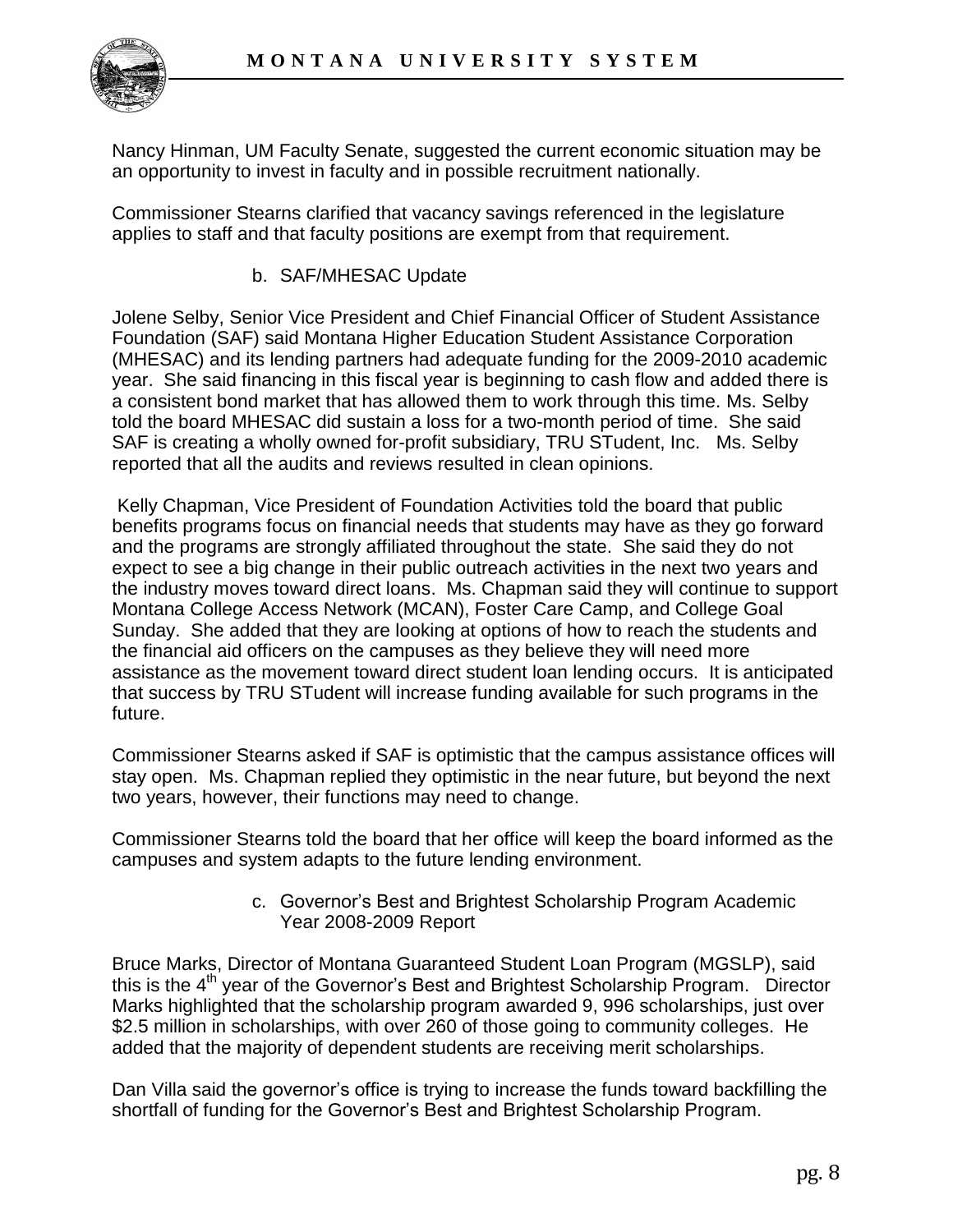

Chancellor Frank Gilmore, MT Tech, provided clarification information on the HPER Facilities Phase II Project, as requested by the regents, and stated that the fees will sunset in 15 years, which was the intent originally, but had not been put in writing.

President Dennison informed the regents about an intercap loan UM-Missoula has to build the health and information exchange network, in which they are collaborating with Kalispell Regional Hospital and Burlington Northern Santa Fe. He explained that UM's part is coming through possible grant funding they hope to receive, getting those grants and putting that funding toward the network as match funding for a grant Kalispell Regional Hospital received. He told the board that UM has a problem, however, with cash flow. The money does not come before the money is needed. Therefore, Burlington Northern has agreed to provide the loans if they need the money prior to \$500,000, which involves a revolving loan fund. There was no further discussion.

### **ACTION**

a. Maintenance on Parking, Streets and Access Facilities; MSU-Bozeman ITEM 145-2005-R1109

President Gamble said this item included two requests, an extension of existing authority of \$2,000,000 and, as well as an increase in spending authority to a total of \$2,500,000.

Chairman Barrett asked if the cost has increased that much to warrant the need for additional funding. President Gamble replied, yes, and said the additional portion is for the students.

> b. Lease Land to Richland County; MSU-Agricultural Experiment Station ITEM 145-2301-R1109

President Gamble explained this is in collaboration with the Richland County Extension Service. Regent Barrett commended this type of collaboration.

> c. Authorization for 5<sup>th</sup>-6<sup>th</sup> Street/Arthur Avenue Intersection Improvements; UM-Missoula ITEM 145-1001-R1109

President Dennison said this was a Special Improvement District (SID) arrangement that will stop the traffic going into the UM-Missoula campus. He stressed that the major reason for this change is because they had a faculty member killed at that spot and this is a safety issue. President Dennison said the city of Missoula, the Montana Department of Transportation and UM-Missoula all contributed funding toward this collaborative project. He clarified that the source of revenue will be general university funds.

> d. Authorization to Replace Elevators I Residence Halls; UM-Missoula ITEM 145-1002-R1109

President Dennison said funds for this project will come from repairs and renovation funds.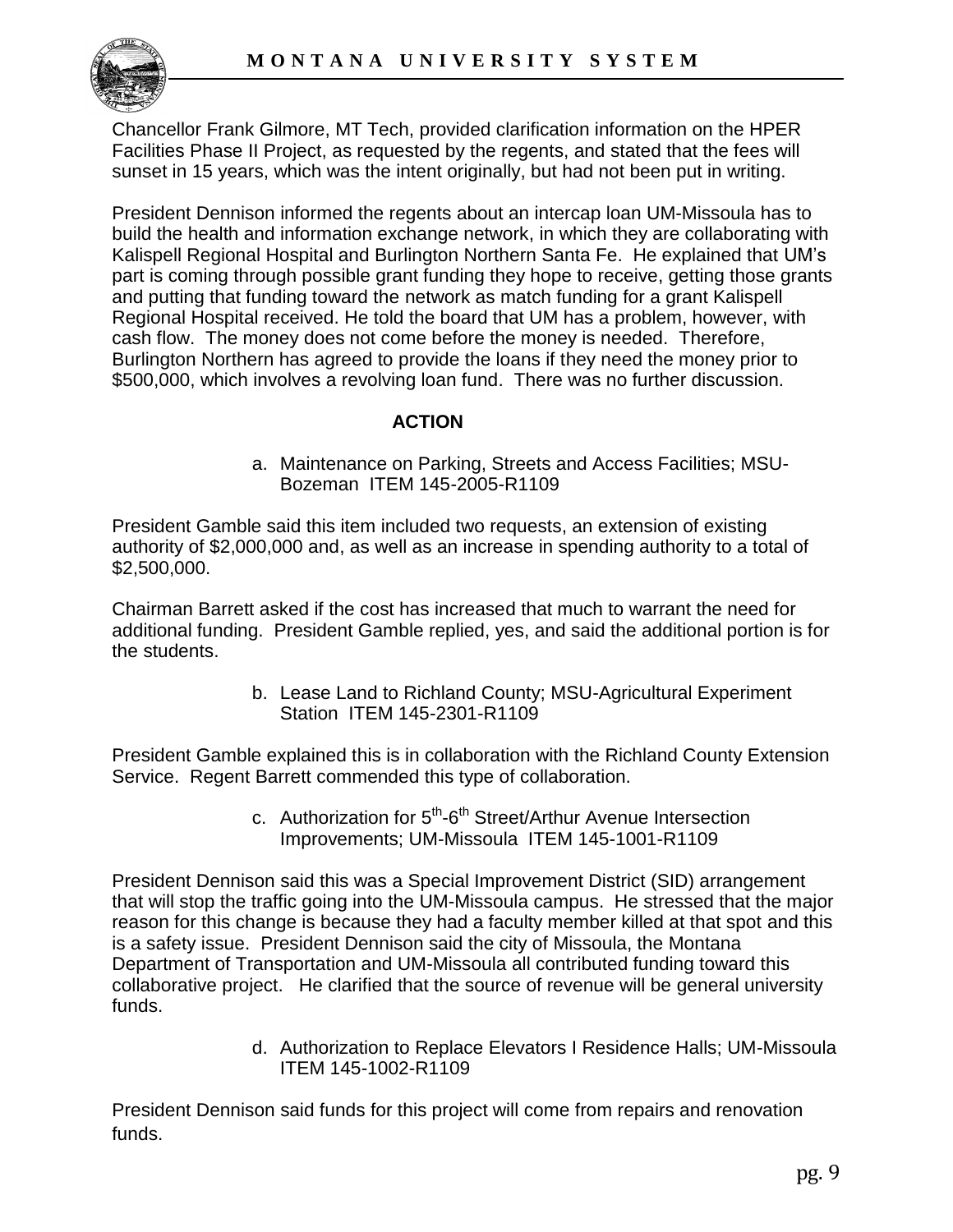

e. Extend Excess Capacity Tuition Rate; MSU-Northern ITEM 145- 2803-R1109

Chancellor Frank Trocki explained this is an attempt at innovation with Medicine Hat College in Alberta, Canada. He said the primary purpose of the collaboration is to allow students to take the first year at MSU-Northern for the English language component, then go on to other universities. Chancellor Trocki said MSU-Northern has excess capacity and this could be revenue enhancement, increase in auxiliary funds, and an increase in student fees received. He said beyond the increase in tuition received, this is an opportunity for Havre to become more diverse in the students attending MSU-Northern.

### **CONSENT**

- a. New Policy 940.15 Institutional Nursing Incentive Program; OCHE ITEM 145-102-R1109 Supporting Material
- b. Revise Policy 940.12.1 Tuition and Fee Approval; Disclosure of Total Cost of Attendance; OCHE ITEM 145-103-R1109
- c. Montana Motorcycle Safety Advisory Committee; MSU Northern ITEM 145-2801-R1109
- d. Authorization to Begin Planning Renovation at Dining Services Facilities in Lommasson Center; UM-Missoula ITEM 145-1003- R1109
- e. Student Equipment Fee Allocation; MSU-Billings ITEM 145-2703- R1109

### **Workforce Development and Two-Year Education Committee**

### **INFORMATION**

Deputy Commissioner Mary Moe formally expressed condolences to the family of Dennis Lerum and gratitude for his legacy in two-year education in Montana. In a memorial statement entered into the record without objection by the Board, Deputy Commissioner Moe said Mr. Lerum led the UM-Missoula College of Technology for more than 30 years and did so with utmost integrity, vision and dedication.

a. Bitterroot College Programs Report – Victoria Clark, Interim Director

Provost Royce Engstrom explained that providing higher education in the Bitterroot Valley went from the Hamilton Higher Education Center model to the Bitterroot College Program through the UM-Missoula. He introduced Victoria Clark, interim director of the Bitterroot College Program.

Victoria Clark, interim director, told the board they are trying to determine the best way to bring higher education courses to serve the citizens of the Bitterroot Valley. She said this is being accomplished through collaboration between the community of Bitterroot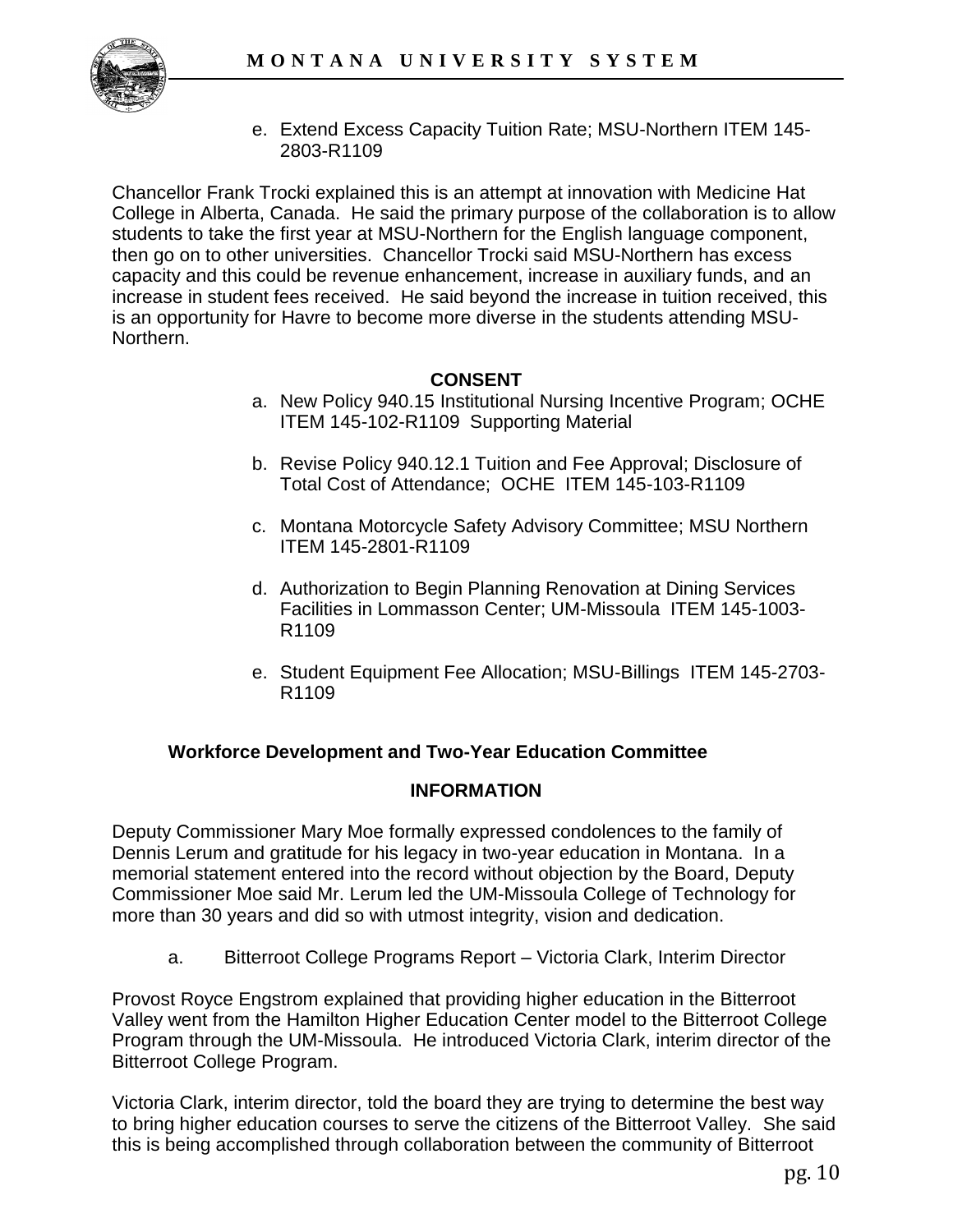

and UM-Missoula. The program started with six classes and will have thirteen for-credit courses in the spring 2010 semester. Ms. Clark said the program has 45 students enrolled for spring 2010. The program will be moving to a permanent location for the spring 2010 semester, with leased space shared with the local job service office and the Ravalli County Economic Development Association. Ms. Clark said she is developing a delivery model which provides sustainable and responsive adult services and higher education opportunities to Ravalli County residents. She commended UM-Missoula for providing extensive support, expertise and guidance.

Commissioner Stearns commended the Ravalli County community for the considerable accomplishments to date.

Chairman Barrett said the proposed Bitterroot CC was a difficult decision and he is very pleased to see the progress made on this project.

Regent Christian added that this project is being done without any specific budget line items, and by UM-Missoula stepping up to extend opportunities to the Bitterroot Valley.

Regent Taylor expressed appreciation for the progress made and the collaboration of the Bitterroot College Program, UM-Missoula and OCHE to make this happen.

### b. MOA Update

Deputy Commissioner Moe provided documents as update in packets given to the regents. She told the board the commissioner's office will still go forth with many of the initiatives included in the MOA grant application whether or not they are granted MOA funding. She said the Lumina Foundation will soon make the decision on what states will get funding from the MOA grant. Deputy Commissioner Moe pointed out that the adult learners' portion is crucial for Montana and this is the area where it is imperative to receive the MOA funding to achieve the level of progress needed.

Deputy Commissioner Moe said she recently met with the two-year chief academic officers in a very productive meeting. They discussed how to approach curriculum alignment of the academic foundations in A.A.S. degree programs, identification of a focused "regents transfer core," and the high school to college transition portion of the MOA. She has also been working closely with Joyce Silverthorne, OPI, on high school to college transitions.

President Stefani Hicswa said Miles Community College has governance concerns on this issue. Deputy Commissioner Moe responded that what will be done with these programs has already been in policy for several years, so that will not affect the governance. She said Policy 301.12, which addresses undergraduate degree requirements, associate degrees and certificates of applied science, was approved without any discussion. Deputy Commissioner Moe added that this is a continuation of the same process for compliance with a policy that has been in place since the legislative transfer audit.

Deputy Commissioner Moe addressed the academic foundations issue that is at the heart of the remaining provision of Policy 301.12. She told the board it is critical to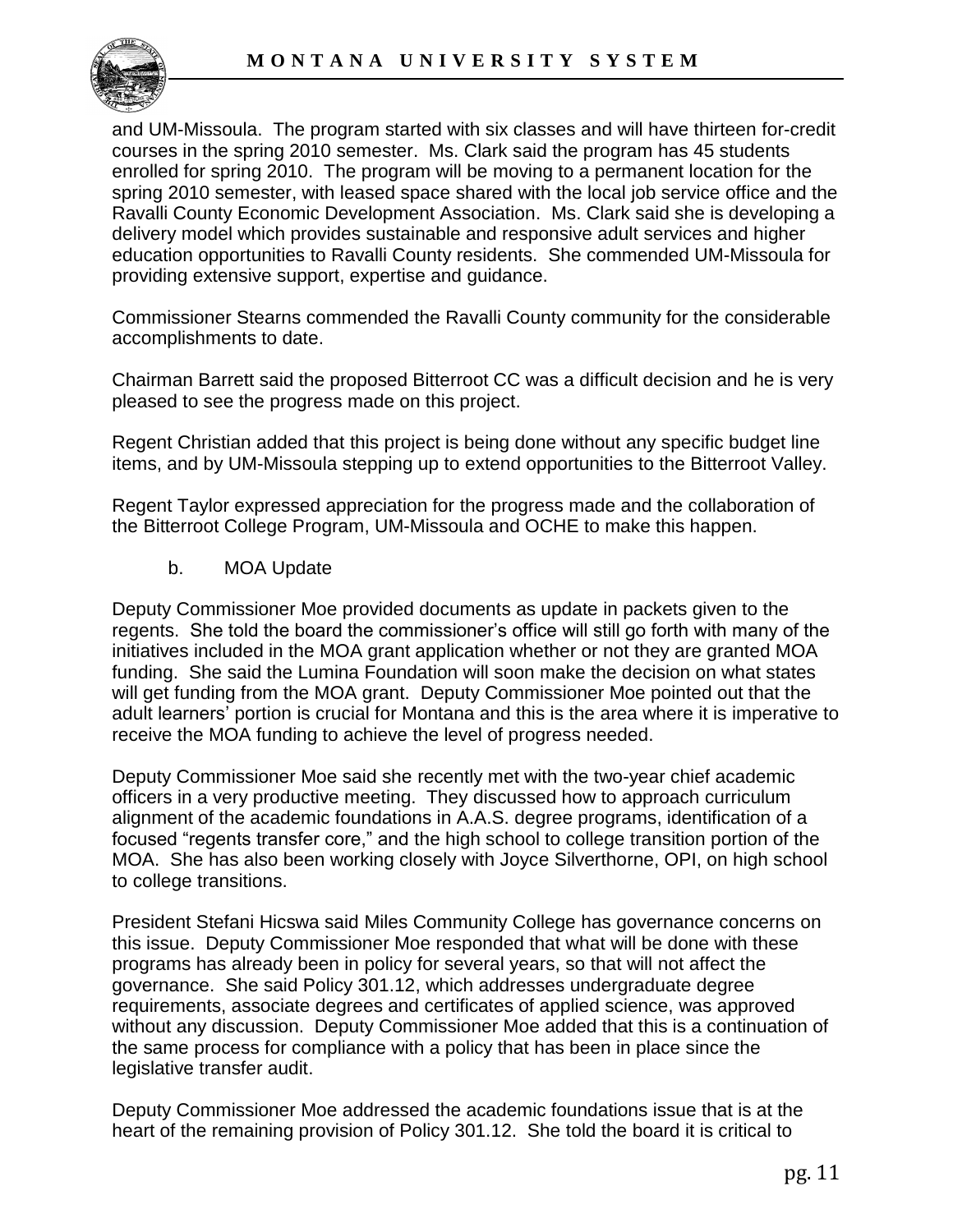

advise Montana high school students in a consistent way so that students in one region can enroll in a two-year college in another region well-prepared and with the same opportunities. She noted that particularly in eastern Montana, traditional students come from across the state.

Deputy Commissioner Moe said strategy three of the MOA addresses the need to improve technology infrastructure to expand access and increase efficiency. She said this will involved the development of the Virtual Community College, with MSU-Bozeman providing the key piece of managing the technological portion of the MT Virtual Community College. [UM is the host campus for the secondary education Montana Virtual Academy] She said the courses are already on-line but the challenge is to integrate the information systems of the MSU campuses for a seamless functionality for students.

Regent Buchanan approved the components of the MOA proposal and said this is important for reform in the MUS.

President Hicswa said the community colleges are supportive of reform and the concept of involvement in the efficiencies of the two-year system in Montana. She said the community college trustees approve the courses and the regents approve the programs. She expressed concern that the two-year transfer core component could limit transferability.

c. Model Nursing Update

Deputy Commissioner Moe said she and Deputy Commissioner Moore held a meeting with the nursing program directors at which they discussed the nursing model curriculum. As noted in the report attached to the agenda, there were some concerns about the current math requirements on whether it is the correct math needed for the industry. Also, the issue of transferring in a different math course must be addressed. Deputy Commissioner Moe requested guidance and comments from the Board of Regents.

Regent Hamilton asked if there is still a problem recruiting LPN nurses into the hospital and clinic settings. Deputy Commissioner Moe replied that she asked the nursing directors that question and the nursing directors did not have the information on that yet. She has requested that an evaluation of the model nursing curriculum begin, and completion, licensure, and placement rates would be important components of the evaluation.

# **ACTION**

Repeal Policy 404.1 Indirect Cost Allowance; Carl Perkins Projects; OCHE ITEM 145-101-R1109

Deputy Commissioner Moe recommended removing the action item on indirect costs for Carl Perkins grants from the agenda. She explained that the item needs further review by OCHE. The item will be revised and re-submitted at the January 2010 Board of Regents meeting.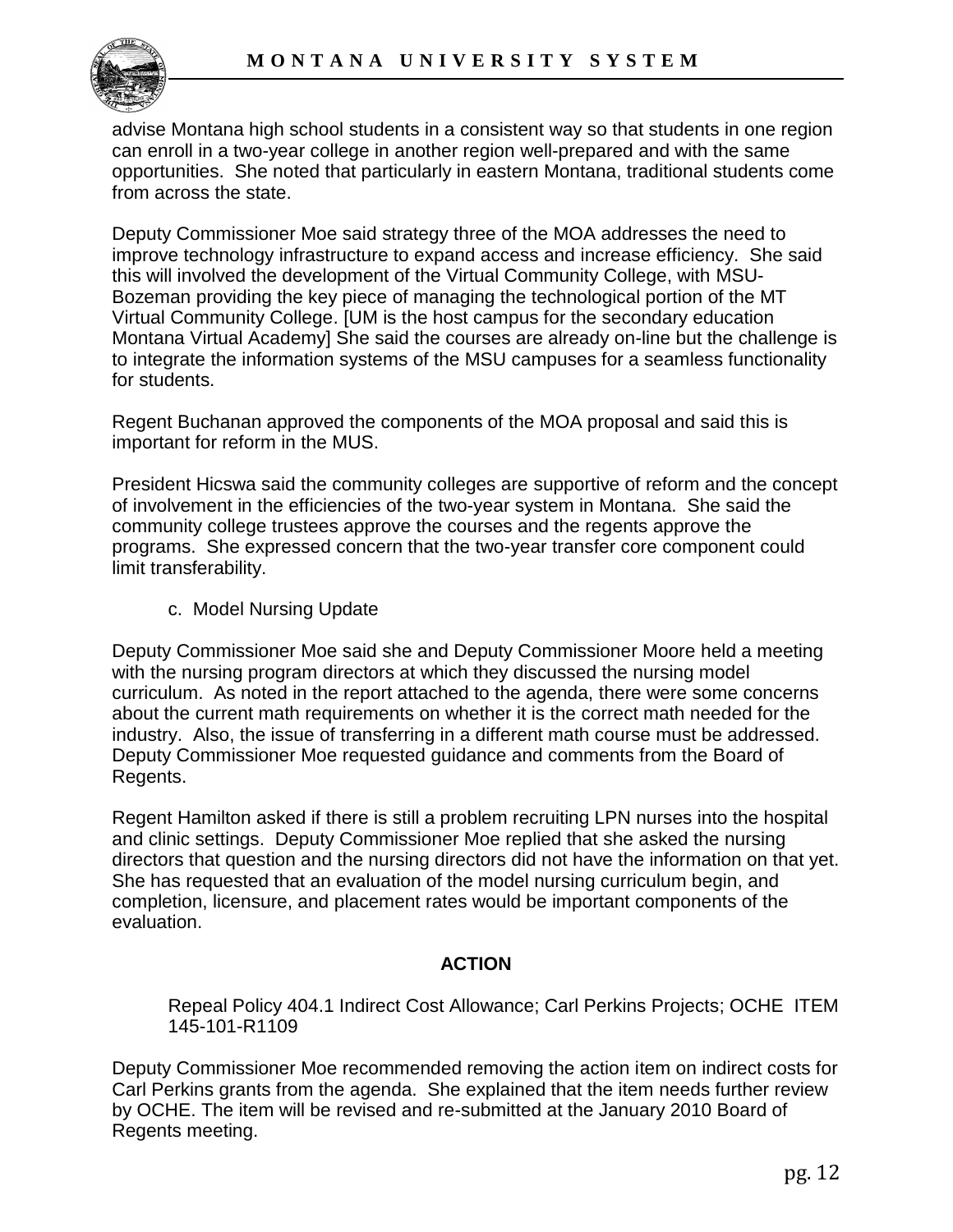

# **INFORMATION**

d. Request to Assume Responsibility for Two-Year Programs in the Gallatin Valley; MSU Bozeman

Deputy Commissioner Moe explained that this item will be heard the following day for the purpose of public comment from community members that will be available for testimony the following day.

# **Academic and Student Affairs Committee**

# **CONSENT**

- a. Level I memorandum
- b. Name "The Phyllis J. Washington College of Education and Human Sciences"; UM-Missoula ITEM 145-1004-R1109

President Dennison explained that UM-Missoula was requesting this item because of the contributions of Phyllis Washington. The campus announced this at an earlier date but needed final approval from the regents.

#### **INFORMATION**

 a. P-20 Electronic Transcript Pilot Project – Final Report - Royce Engstrom, Provost, UM

Provost Royce Engstrom presented the final report on this pilot program to design and execute electronic transcripts which began a year ago. He explained the project included two objectives: to examine the efficacy information on K-12 students as they transition into higher education; and to use that information and data to determine student success. Provost Engstrom said this involved a three phase investigation. Phase 1 involved entering the student data into the K-12 districts' systems and using that data. He said this portion worked well and with few problems encountered. Provost Engstrom said the second phase was to move that data from K-12 to higher education, including between different higher education centers within Montana, and then institutions outside Montana. Provost Engstrom said Phase 3 involved the ability to use that data to correlate to identifying students' preparedness and success in college. He told the board that during this part of the project of extracting data and analysis, they discovered some important things. Provost Engstrom said this part of the project encountered many problems and he, therefore, recommended there needs to be some basic recommendations, standardization and requirements regarding the K-12 software systems used in the various districts for this phase to be successful. He added that the translation piece is what is missing and that is a major hurdle that needs to be overcome. Provost Engstrom reminded the board that electronic transcripts are critical in order for Montana to move forward as a state. He added that these tools are important for preparing the students and recommended pursuing this. He said this pilot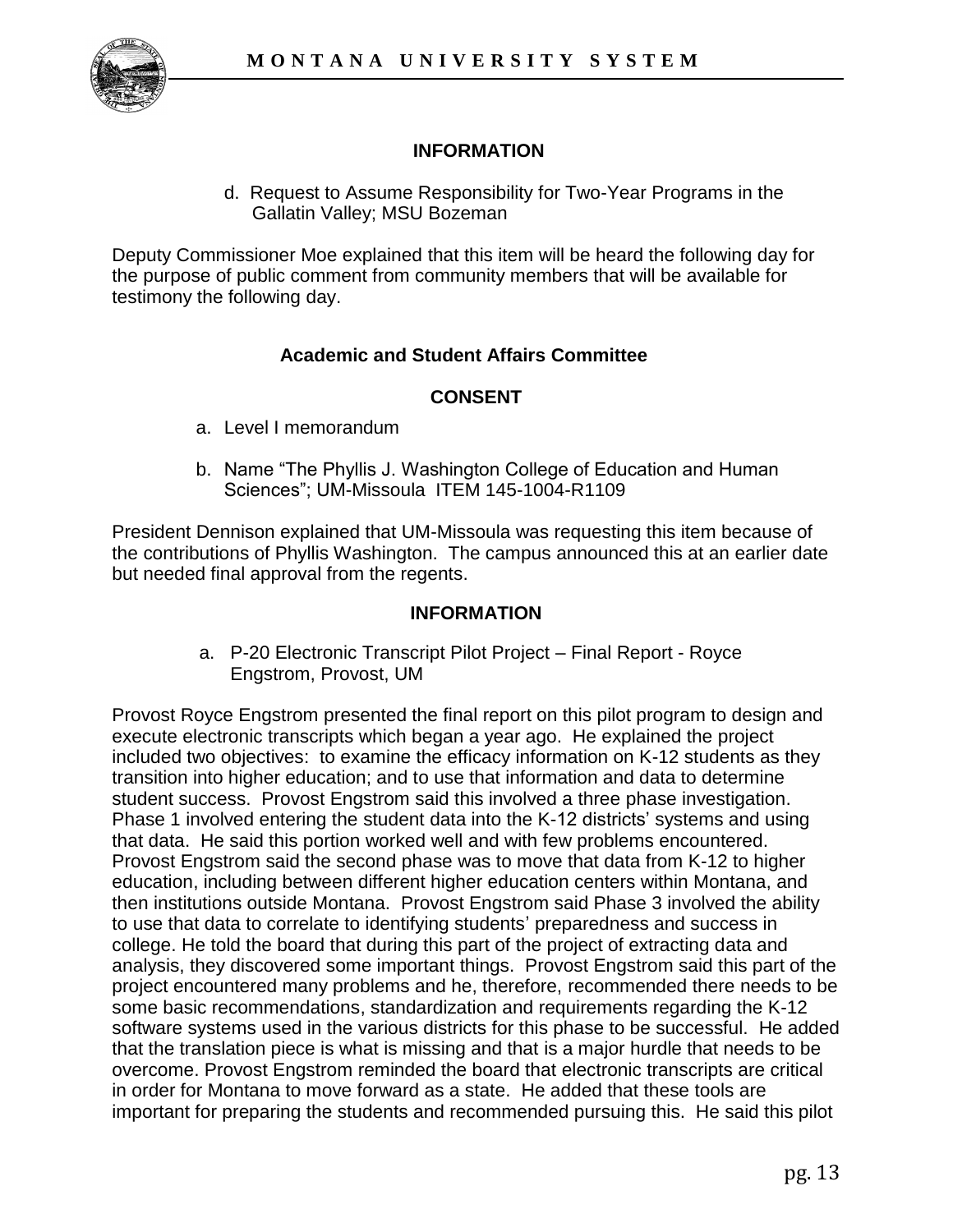

project involved extensive collaboration between UM-Missoula, campuses, OCHE, OPI, K-12, and the National Transcript Center.

Associate Commissioner Trevor explained that this project is basically the road map for developing a P-20 database. He told the board they will be using this data for a grant submission by the Office of Public Instruction (OPI) to create an electronic transcript repository, in which the campuses would pull the data, advisors would the use that information to recommend college courses students need to take for their career choice and the data would then go back to Dept of Labor. Associate Commissioner Trevor stressed that this project is instrumental for the sharing of data.

Regent Hamilton asked how this national transcript project compares to the Florida data system where their data is already aligned. Associate Commissioner Trevor responded that Florida has all their data, K-12 – 20, in one data system. He said this would make it possible to do analysis on particular schools, full statewide analysis and course codes.

Chairman Barrett asked about the Level 1 Memorandum, noting that on page 17 of the memorandum, it indicates MSU is developing a leadership fellows certificate. He asked what this certificate is and why the campus is doing it.

Provost Joe Fedoch explained this is a combination of specific course work that individual students take combined with other experiential elements with a certificate awarded at the completion. He said this is primarily geared towards those students who seek to build upon their academic programs through a structured leadership program that is academically based, has a broad focus, but is not affiliated with any particular college at the campus.

Chairman Barrett asked if there are any additional incremental costs to the University for providing this. Provost Fedoch responded that there is a director of the leadership institute which has some costs associated with that role, but that the courses are already offered.

Deputy Commissioner Moore explained that policy 303.1, allows campuses to implement certificates of 30 credits or fewer without approval by the BOR, but requires the campuses to report those certificates.

#### b. UM-Missoula, Institutional Assessment Report – 2009

Vice President of UM-Missoula Student Affairs, Teresa Branch, explained that this project initially began by developing an institutional assessment plan, which was intended as a way of moving away from the silo approach. She said this report links strategic planning with the budget cycles. The goal is to produce this report annually.

Commissioner Stearns said faculty raised the issue of quality this morning when meeting with the regents. She said both the faculty and the students have concerns on quality. Commissioner Stearns told the board they needed to review previous board decisions and definitions regarding academic and institutional quality.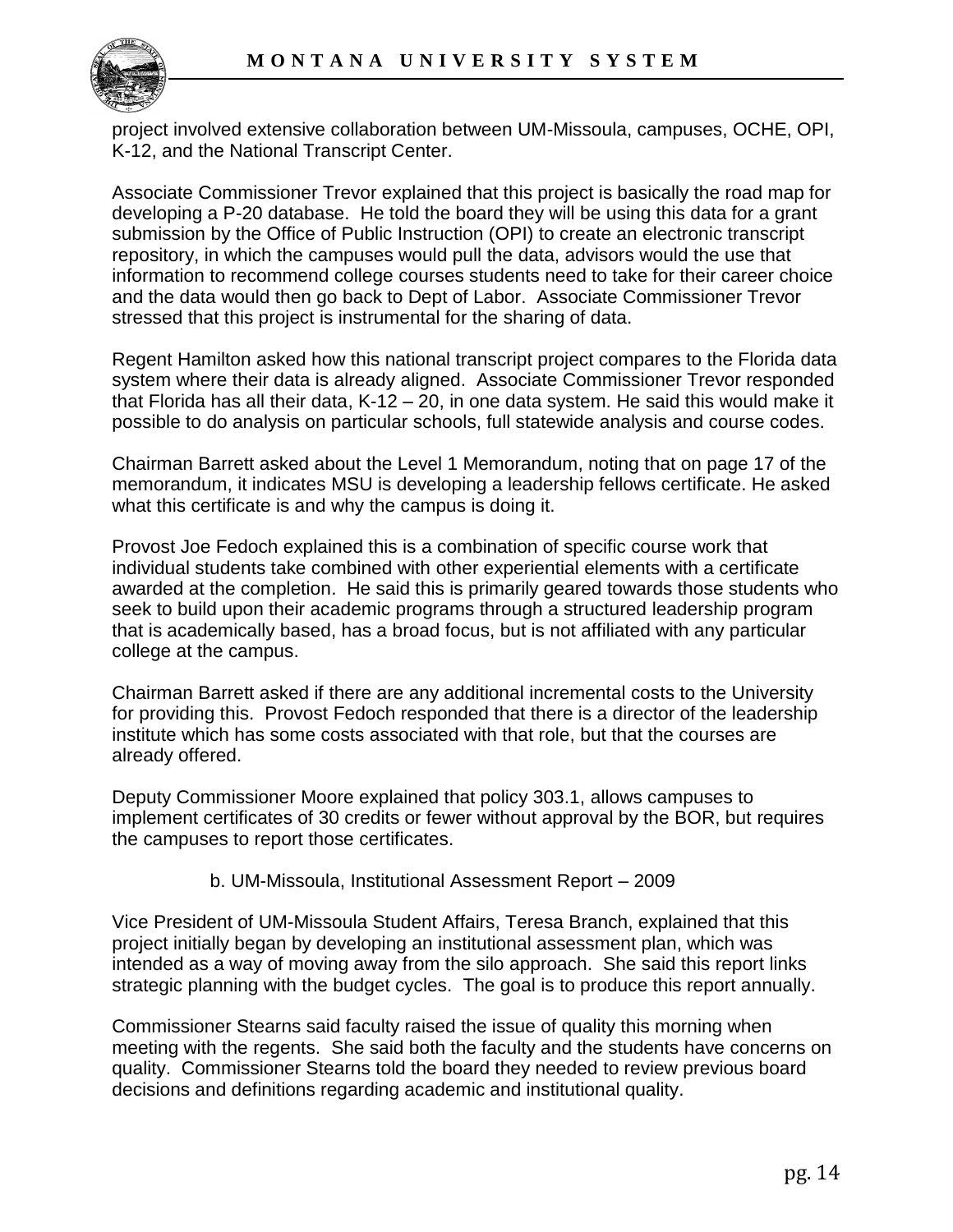

Bill Muse, UM-Missoula Vice President of Planning and Budget, said assessment is about accountability and couples with resources and quality in achieving the mission of the campus. He said UM-Missoula is doing this form of assessment in the context of the university and in a way in which this will drive decision making. Historically, information gathered was not linked in a useful manner to help inform those involved in the budgeting and planning process. Vice President Muse distributed the executive summary and told the board the entire report will be available on UM website.

Arlene Walkers-Andrews, Associate Provost, called attention to areas selected for assessment according to the UM and Board of Regents strategic plans. She explained these were grouped into categories of undergraduate, graduate, research, and enrollment and she assured the regents that UM-Missoula is reporting the results as they are and not just highlights.

Vice President Muse talked about the campus is looking at enrollment management, institutional efficiency and effectiveness and are intent on producing data from available information as they proceed. He added that this report will be more useful as they gather additional data. Vice President Muse stressed that enrollment does not cover just number of students enrolled and UM is striving to get to the point where they are managing their enrollment in a manner to best achieve the mission of the institution. He told the board the need this information to affect decision making based on what is and is not working. This report will also be evidence for how efficiently and effectively they are using the resources available to them as an institution. He said they will continue to look at what portion of resources are utilized for what function and will be creating benchmarks for different disciplines. Vice President Muse requested feedback from the regents on how to make this a more useful instrument for the university and for the board.

Regent Hamilton said she had concerns about productivity regarding graduate education and asked about the timelines for graduate degree completions. Provost Engstrom replied that most master's programs are generally completed closely to two years, whereas most professional doctorate programs are based on specific timelines and PhD programs depend on individual students and initiative by those students.

Provost Engstrom told the board that this form of Institutional Assessment Report is already being used by many higher education systems throughout the country, and added that currently, it is not applicable for two-year institutions yet, but that is being worked on nationally.

Provost Engstrom said he anticipates that information from this report will be used for the president in creating his State of the University address to the campus.

c. Annual College Readiness Report

This report will be presented in the K-College section on Friday.

d. Diversity Reports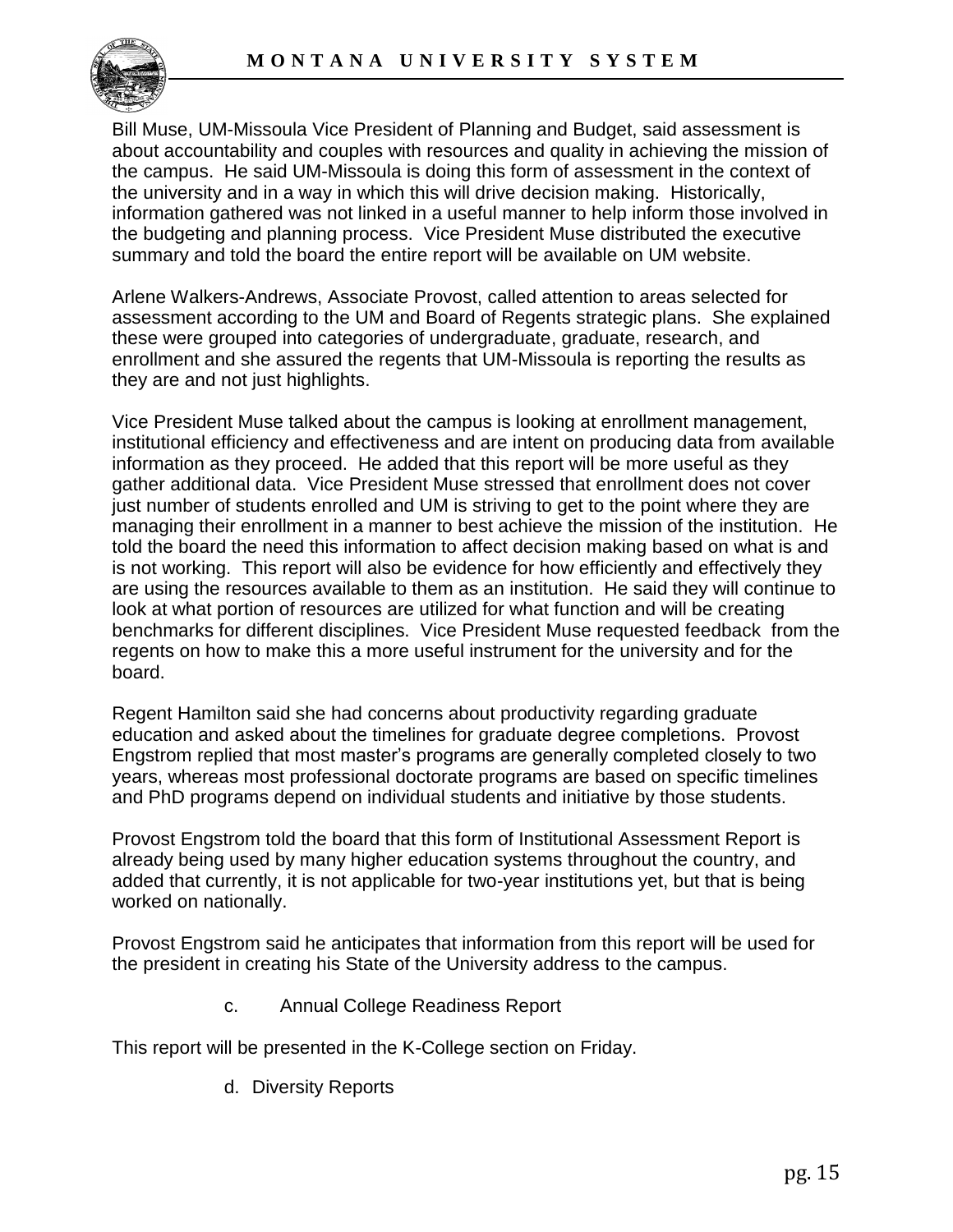

Deputy Commissioner Moore explained that the diversity reports are on the web site and encouraged the regents to look at the reports which demonstrate true commitment by the campuses of all the cultural diversity activities on the campuses. She said the collaboration and partnership between the MUS and Tribal colleges is working well and needs to continue.

e. Program Review

Deputy Commissioner Moore explained she distributed a new concise form for the campuses to use for the program review and MT Tech used the model and format impeccably to make the readability for the regents easier. She said additional information is available on the full reviews if the board is interested.

Chairman Barrett responded that this is important information to help the board make decisions on program approvals. He noted that MT Tech followed the new simplified format and that MSU-Bozeman needs some improvement in how they filled out the forms. He strongly requested that MSU-Billings re-do their program review in the simplified manner, rather than submitting the report with over 200 pages as they did. Chairman Barrett stated that MS-Billings needs to submit the program review back to the regents in December and a decision will be made for the MSU-Billings campus at a later meeting.

Chairman Barrett requested clarification on why MT Tech's information on majors and graduates indicates they have 50 majors, yet so few graduates in some of the majors, sometimes with as few as three or four graduates.

Provost Doug Abbot replied that in some majors, some of their students begin in the major at MT Tech, but then transfer to another institution for degree completion instead of graduating from MT Tech. Provost Abbot added that he is not satisfied with that relationship, but it is the reality of what is happening.

Chairman Barrett said something is not right with this scenario. Provost Abbot responded that MT Tech has encouraged the students to at least start at MT Tech for two years, then to transfer to another institution after the first two years. Regent Barrett stressed that MT Tech needs to address this issue.

Associate Commissioner Trevor told the board that part of this is data interpretation.

Regent Buchanan reminded the group that graduation outcome is one of the matrixes with performance based funding. He requested additional information and for this to be looked into.

Regent Barrett also requested that MT Tech look at the metallurgical program because their program review report shows no students graduating from it.

Regent Hamilton said one of the challenges in the program review process is how to quantify program quality and productivity, yet at the same time give guidance to the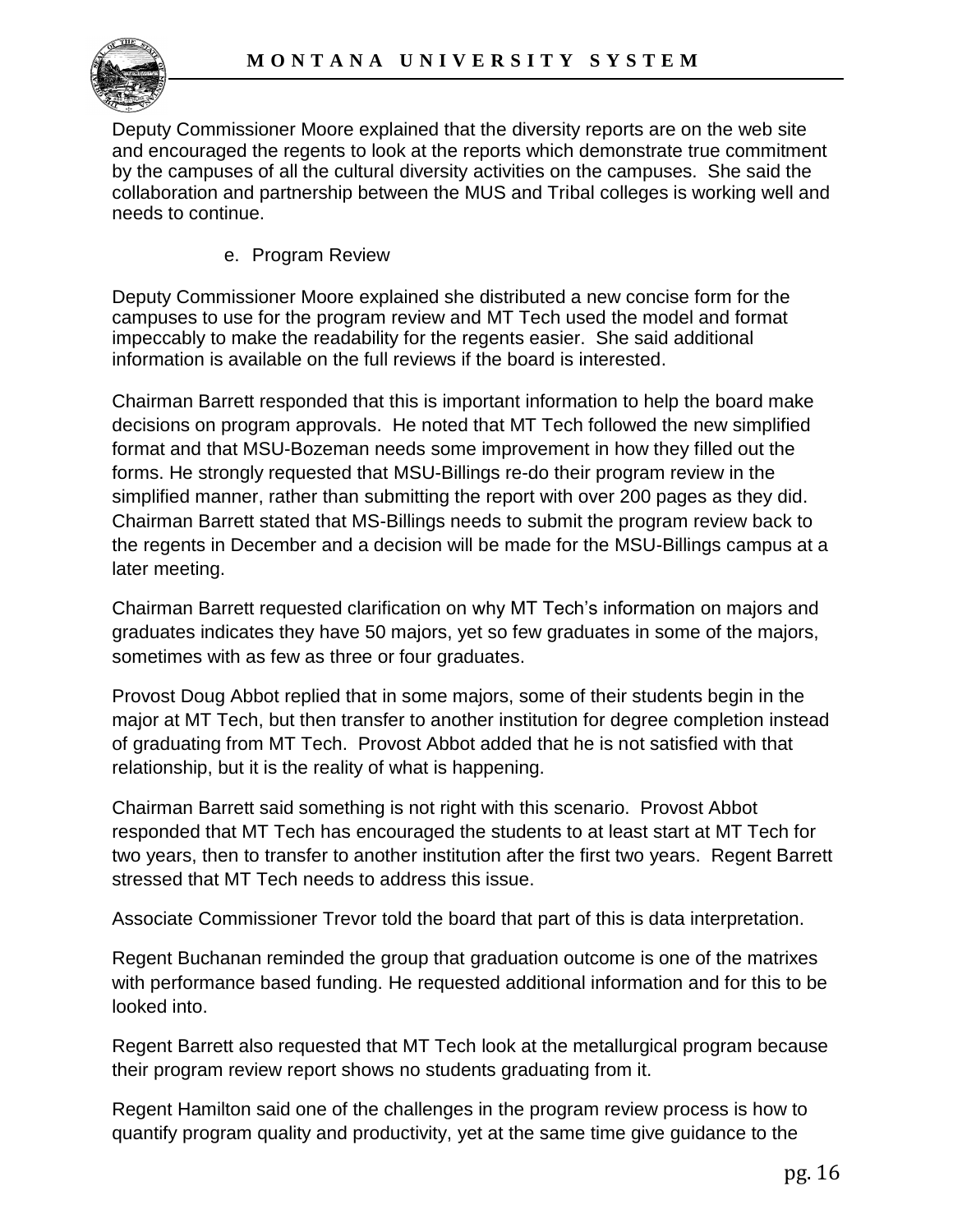

campuses in how to do things differently. She said campuses can realize efficiencies in programs that are packaged differently, yet still produce the graduation rates outcome.

Chairman Barrett said he is trying to understand the process better, but that he is not sure if there is a useful and good process for removing programs.

Deputy Commissioner Moore said this becomes more of a concern when looking at budget pressure issues. She explained that the campuses do have processes where they do remove programs. She said this is what she calls an internal quality approval, but added that the question is does it meet the needs of the regents. Deputy Commissioner Moore stated this is not a side-by-side comparison which shows information for the board to decide which programs need to be removed. She said it is important for the campuses to do their own removal processes first. Deputy Commissioner Moore said that when looking at quality, if a program isn't doing what it is supposed to do, then yes, there should be a process in place on which programs need to be removed and when.

Chairman Barrett added that there needs to be a process where the regents can make sure the campuses are not duplicating. He requested developing a process for making a decision on when a program is not doing what it is supposed to do for the individual campuses.

Regent Hamilton said they do see programs that are eliminated by the campus process, based on campus faculty and budgets, but that those are not tied to this type of approval process. She added that when those removals happen she thinks the campuses should have those decisions based on the same budget information as well.

Barrett said on formatting – MSU-Bozeman should have organized theirs differently in a way to make it easier to understand.

Deputy Commissioner Moore said will take this back to the academic officers and will work on these.

Commissioner Stearns said she has seen programs put in moratorium and later removed. She said she can see this process needs to be made more clear and it needs to have changes. The academic officers will work on that as well.

Chancellor Sexton told the board that his campus will revise their report and will get it to the board in the correct format.

> f. Drop-Add Policy Review – Allen Yarnell, Chief Student Affairs Officer, MSU Bozeman

Allen Yarnell, Vice President for Student Affairs, explained the student affairs officers were tasked with readjusting the drop/add policy on the campuses. He provided a document showing withdrawal of courses happens after the first 15 days and it then shows up as a "W" on the student's transcript, whereas dropping a course is done within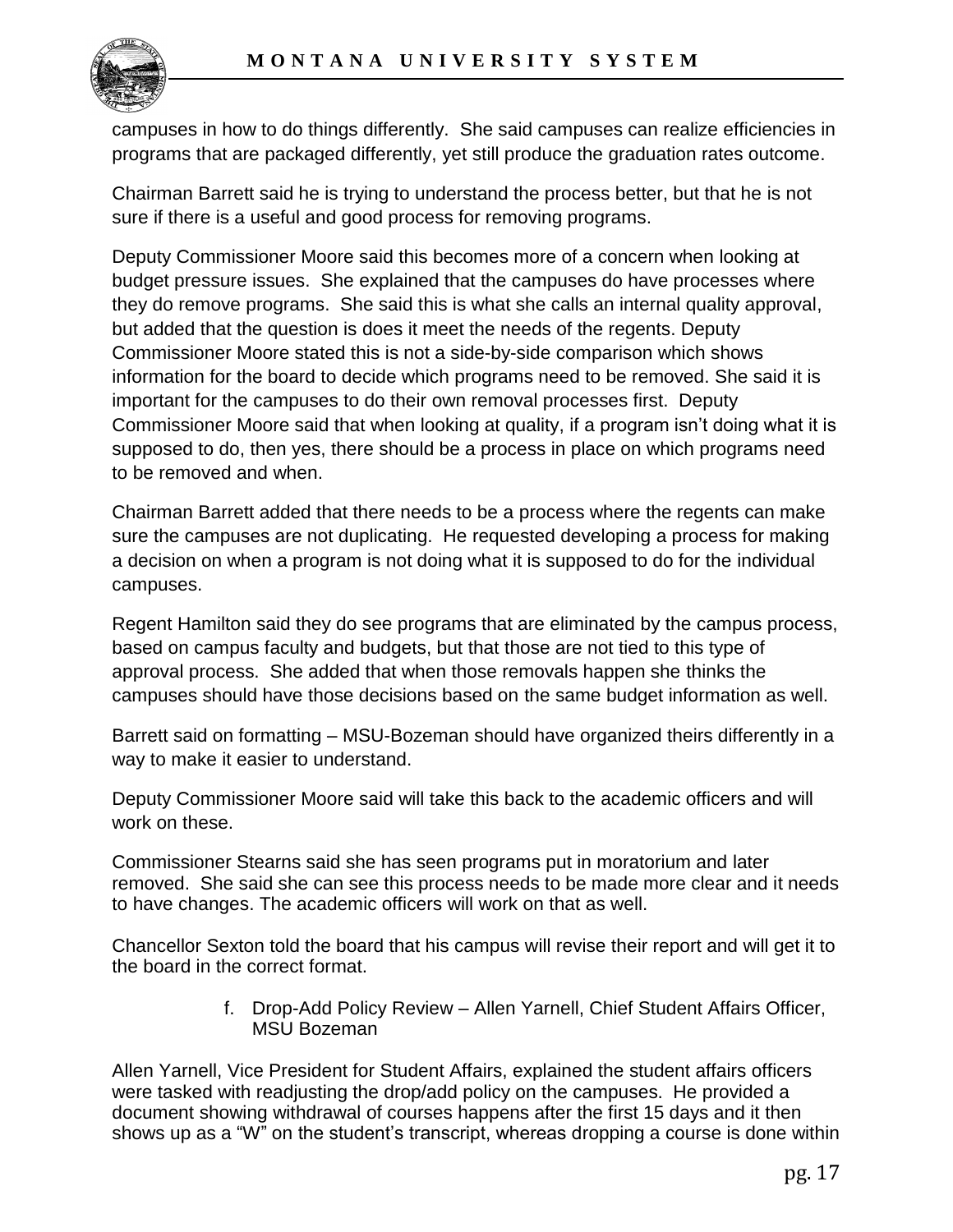the first 15 days and never shows up on their transcript. Vice President Yarnell cited some reasons for students to drop courses are: flexibility, under-prepared for the work, family emergencies, and off-campus changes to their schedules, such as getting a job. If a student drops a course after the first 15 days, then they don't get any refunds for the course.

Regent Christian said the drop-add policy may not be wrong, but the report needs to include the unintended consequences for students, such as having to take the class at a later time. He expressed concern of advisors telling students to sign up for whatever classes they want in case they can't get into some of them. Regent Christian said his comments were focused more on the funding part of course withdrawals because the campuses can ultimately end up on the last day of class with more money than the number of courses the students actually took. Regent Christian expressed doubt if withdrawals should ultimately be funded at all. He told the board that recent discussions have drawn much attention to funding differently. Regent Christian stated that progress or lack of progress is a big reason students drop out of classes and school and he does not want the campuses to use the drop-add option as a back-up plan for the students.

Regent Barnosky asked what data is available on drop-add option for students. He said due to the economic times, the students' schedules are not as flexible as they used to be. Regent Barnosky added that while he understands some people abuse the dropadd policy, he cautioned the board against over-generalizing the abuse.

Commissioner Stearns replied that this issue has come up in the Access to Success matrix discussions as well as discussions during the MOA seminar. She explained there are complexities which need to be looked at carefully. Dr. Stearns said it is worth examining data to see where the MUS can make a difference in this process. She pointed out that this speaks to alignment, assessment, and national core standards for graduation and if this is addressed, it can help more students graduate in a timely manner.

Regent Christian suggested changing the day when the campuses can count the students for funding and thinks this will change the high number of drops of courses. He added that other states are also focusing on this issue, which may involve changes in funding.

Regent Pease said this may be a policy that is costing the MUS and its students time and money. She said because of the tightening of the amount of financial aid available to students, the indecision of students, and students without adequate advice, all of that does cost the students, parents, and institutions money. Regent Pease stated she would like to see data on the number of courses enrolled compared to how many courses are completed.

g. CAOs to discuss possible Admissions Policy Change

Deputy Commissioner Moore told the board this is a proposed policy change discussion that will come to the BOR from the Chief Academic Officers at a later meeting.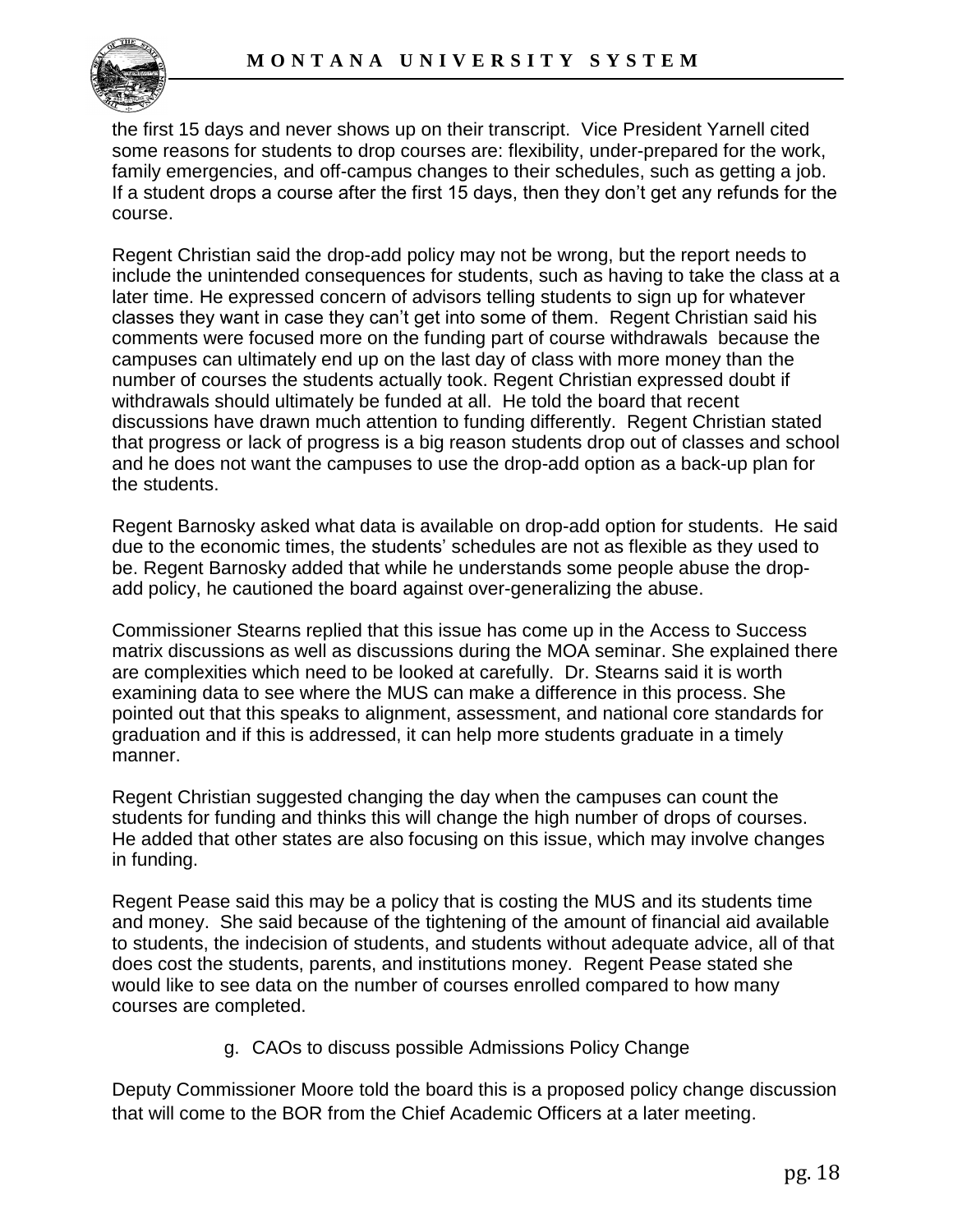

h. Proposed expansion of WWAMI Program – Joe Fedock, Provost, MSU

Provost Joe Fedoch said the proposed expansion of the partnership between the University of Washington School of Medicine and the states of Wyoming, Alaska, Montana and Idaho (WWAMI) Program is an important issue related to health care in Montana. He explained that WWAMI serves as Montana's medical school and is a cooperative program established in 1973 with the University of Washington Medical School. Provost Fedoch said the program currently trains 20 students per year, and the number of students has not changed in all 36 years the program has existed. He explained that Montana WWAMI students complete their first year of training at MSU-Bozeman at which time they then complete the second year of training at the University of Washing in Seattle. He said the 3<sup>rd</sup> & 4<sup>th</sup> years are completed at various sites across Montana and the five-state WWAMI region. Provost Fedoch said because of the long period of time required for training of physicians to serve Montana, the new vision for medical education in Montana is centered around a reinvigorated program to meet Montana's workforce needs and which involves the increase of WWAMI slots.

Provost Fedoch gave the following recommendations to the board:

- Expand the amount of training in Montana.
- Have the second year of training move from Seattle to MSU-Bozeman, therefore both  $1<sup>st</sup>$  and  $2<sup>nd</sup>$  years can be Bozeman-based.
- Expand the number of students from the current 20 slots to 30 or 40 students per year.
- Provide expanded commitment to serve the State of Montana. The concept is the majority of students involved in this would commit to serving rural and underserved areas of the state.

Provost Fedoch introduced Dr. Mark Doescher, Director of the University of Washington Center of Workforce Studies, who has been working with MSU to identify parameters to meet the needs in Montana.

Dr. Doescher provided context of where the industry is going in the near future, with the population expanding and aging dramatically, which in turn increases the need for healthcare. He said this is occurring at the same time as the supply of physicians decreasing throughout the country. Along with the aging of the general population, the physician workforce is also aging, with many expected to retire in the next ten years. Dr. Doescher informed the board that if national healthcare is passed, there will be an increased demand because of the additional citizens qualifying for healthcare benefits. He stressed that he expects a physician shortage of over 100,000 nationally in the next decade, particularly in primary care. Dr. Doescher reminded the board that Eastern Montana already has a shortage of medical providers. He added that Montana will need nearly 1,500 additional physicians to keep the current status quo in the future.

Dr. Jay Erickson, Clinical Dean for clinical experiences of WWAMI, stated that the original goal of WWAMI was to make public medical education accessible to Montana without Montana having their own medical school. He said an expansion of WWAMI would bring the resources of the University of Washington School of Medicine to the citizens and communities of Montana.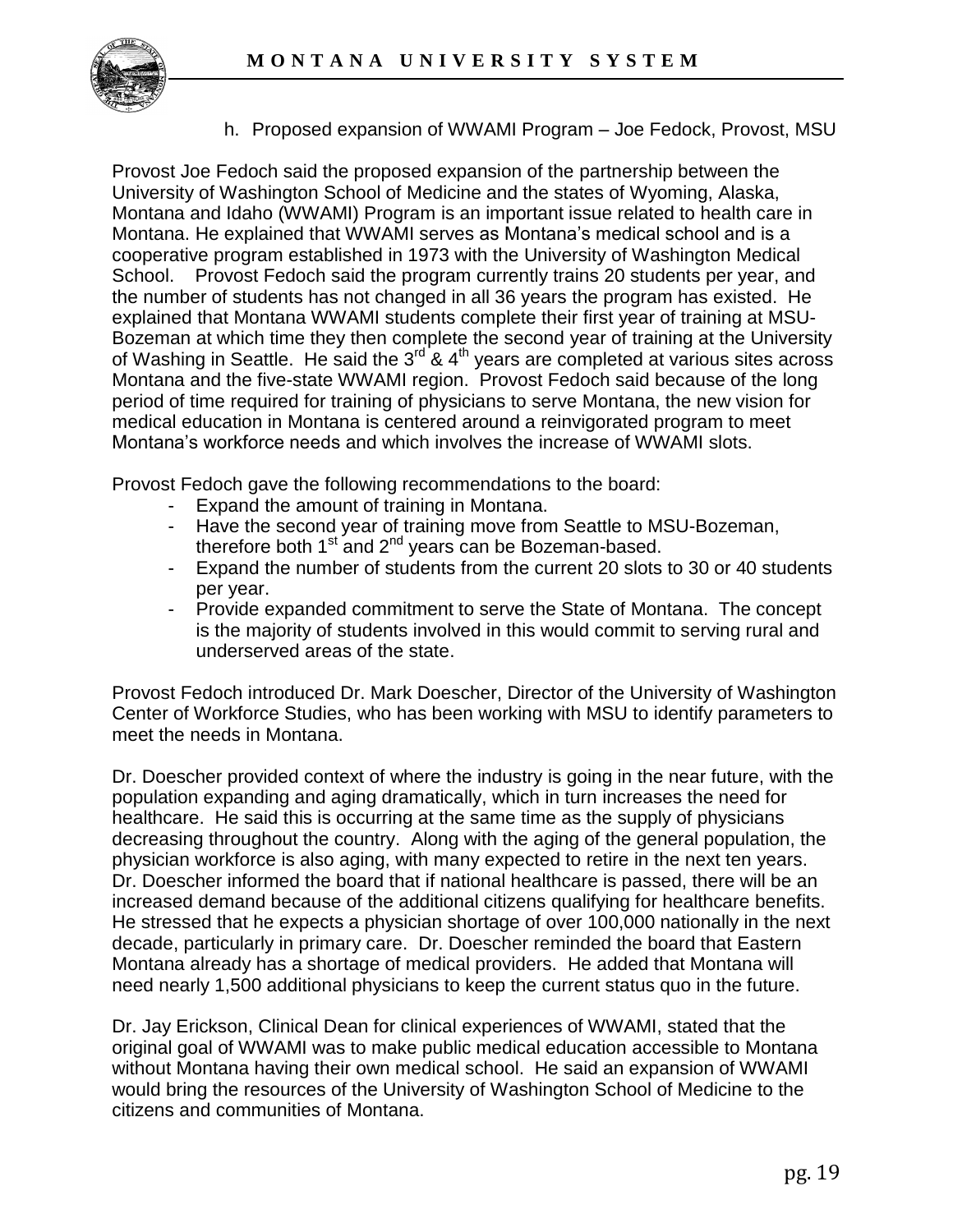

Dr. Erickson said there are barriers to rural practice because many of the students are not exposed to the rural lifestyle and the training is typically centered around more urban areas where the students get used to working around current technology and specialists. Because of this, the students are not trained to function independently. He explained that he wants to place training programs out in rural areas.

Dr. Erickson said with the proposed TRUST (Targeted Rural Underserved Curriculum) Program, students are matched up with a rural physician mentor. He explained his desire to create a model in which the students will not incur debt, but will instead have a service commitment in the end. Dr. Erickson said the next steps would include the continuation of the partnership with the University of Washing, the development of curriculum in Montana and the development of a sound fiscal model for an expanded program.

Regent Hamilton told Dr. Erickson that she assumed the cost to the state would double if they doubled the number of slots to the program. Dr. Erickson replied that a portion of the tuition may be covered by the National Health Service Corps and that there may possibly be additional ways to have the federal government pick up some of the additional cost. He added that he is currently looking at possible ways to get assistance with the tuition costs.

Chairman Barrett said this is significant and important information. Dr. Erickson replied that he will continue to update the board of the situation over the next few years.

#### **Public Comment:**

Wes Lynch, MSU Faculty Senate, asked for clarification on the number of applicants. Dr. Erickson replied there are up to 115 applicants for WWAMI and they admit 20 of those. Mr. Lynch asked how many of those students return and Dr. Erickson replied that data is available and is around 50%.

Regent Taylor asked if the students could get out of the proposed new program if they decide they don't want to go to the rural area. Dr. Erickson responded that if the student decides they don't want to return to Montana, then, per current National Health Service Corps (NHSC) guidelines, the student would have to pay back three times the amount NHSC spent to educate the student.

### **Staff and Compensation Committee**

### **ACTION**

Revise Policy 205.1, Presidents; Appointments ITEM 145-116-R1109

Regent Christian explained this is a Board of Regents policy to reinstitute the Board of Regents to make appointments.

### **DISCUSSION**

Collective Bargaining Update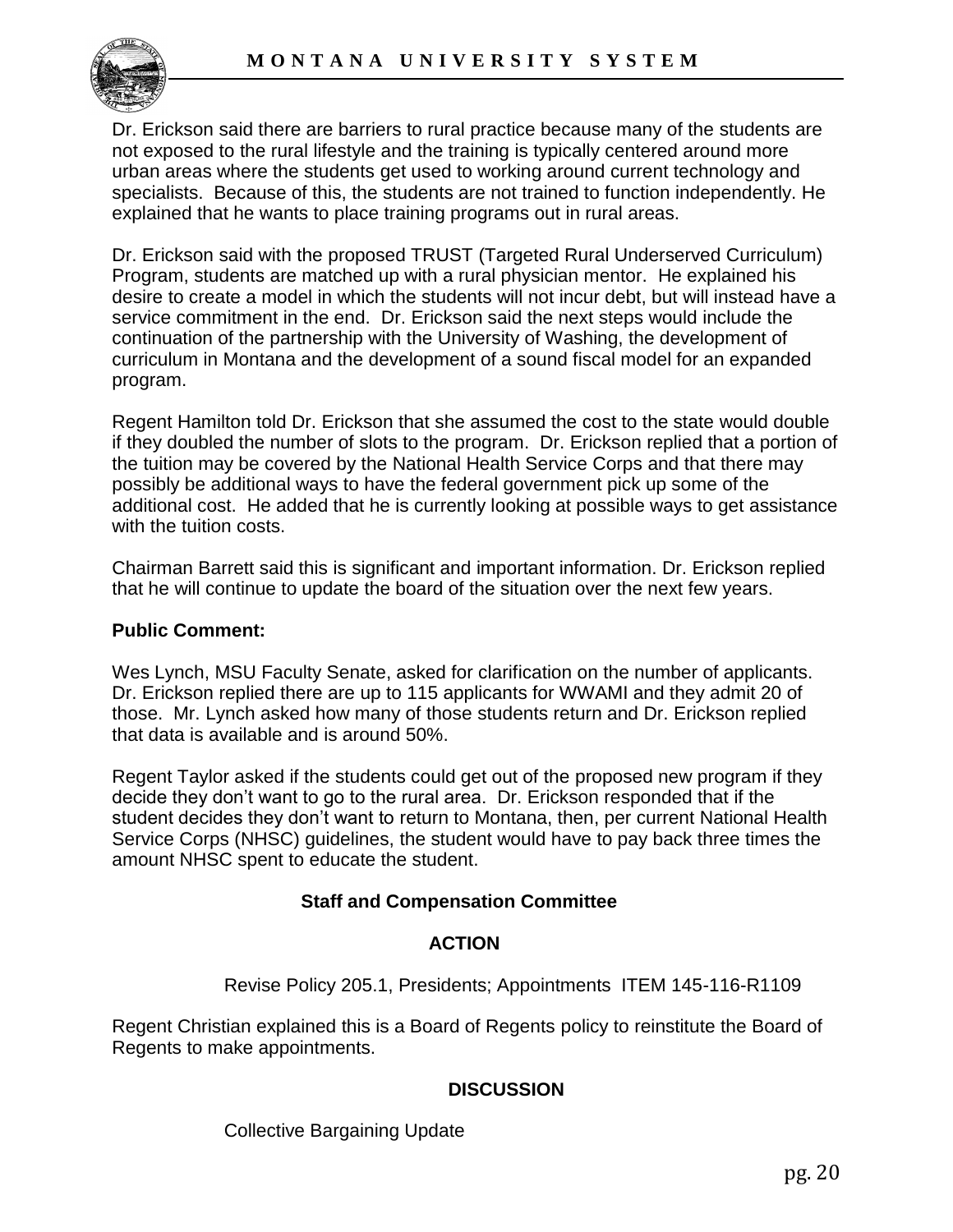

Kevin McRae, Director of Labor Negotiations and Personnel, OCHE, showed the distribution of the bargaining units, along with the number of employees within those units. He explained that items f and i have not been ratified yet and will continue to be negotiated.

Regent Taylor asked about the labor agreement C, if the wording in this item was normal to be included. President Dennison responded, yes, that is normal language for inclusion and clarified this is for the use of the facilities, but it is not free.

### **CONSENT**

### Staff Items

- a. OCHE ITEM 145-100-R1109
- b. MSU-Northern ITEM 145-2800-R1109
- c. Approval of Employee Equity Interest/Esslinger and Natale ITEM 145- 1000-R1109
- d. Approval of Employee Equity Interest/Babbitt ITEM 145-2004-R1109
- e. Professor Emeritus of Electrical and Computer Engineering: Bruce R. McLeod; MSU-Bozeman ITEM 145-2001-R1109
- f. Professor Emeritus of Animal and Range Sciences: Michael W. Tess; MSU-Bozeman ITEM 145-2002-R1109
- g. Dean and Professor Emeritus of Libraries: Bruce Morton; MSU-Bozeman ITEM 145-2003-R1109

#### **Labor Agreements**

- a. MUS and Montana Public Employees Association ITEM 145-104- R1109
- b. MUS and the University Faculty Association at The University of Montana ITEM 145-105-R1109
- c. MUS and Graphic Communication International Union Local 242-C at The University of Montana ITEM 145-106-R1109
- d. MUS and the United Association of Plumbers and Pipefitters ITEM 145-107-R1109.
- e. MUS and the Maintenance Painters Union ITEM 145-108-R1109
- f. MUS and the International Union of Operating Engineers Local #400 ITEM 145-109-R1109
- g. MUS and the Montana Tech Faculty Association ITEM 145-110- R1109
- h. MUS and the Vocational Technical Educators of Montana ITEM 145- 111-R1109
- i. MUS and Teamsters Local #2 ITEM 145-112-R1109
- j. MUS and the American Federation of State, County, and Municipal Employees ITEM 145-113-R1109
- k. MUS and the Montana Nurses Association ITEM 145-114-R1109
- l. MUS and the American Federation of State, County, and Municipal Employees (Havre) ITEM 145-115-R1109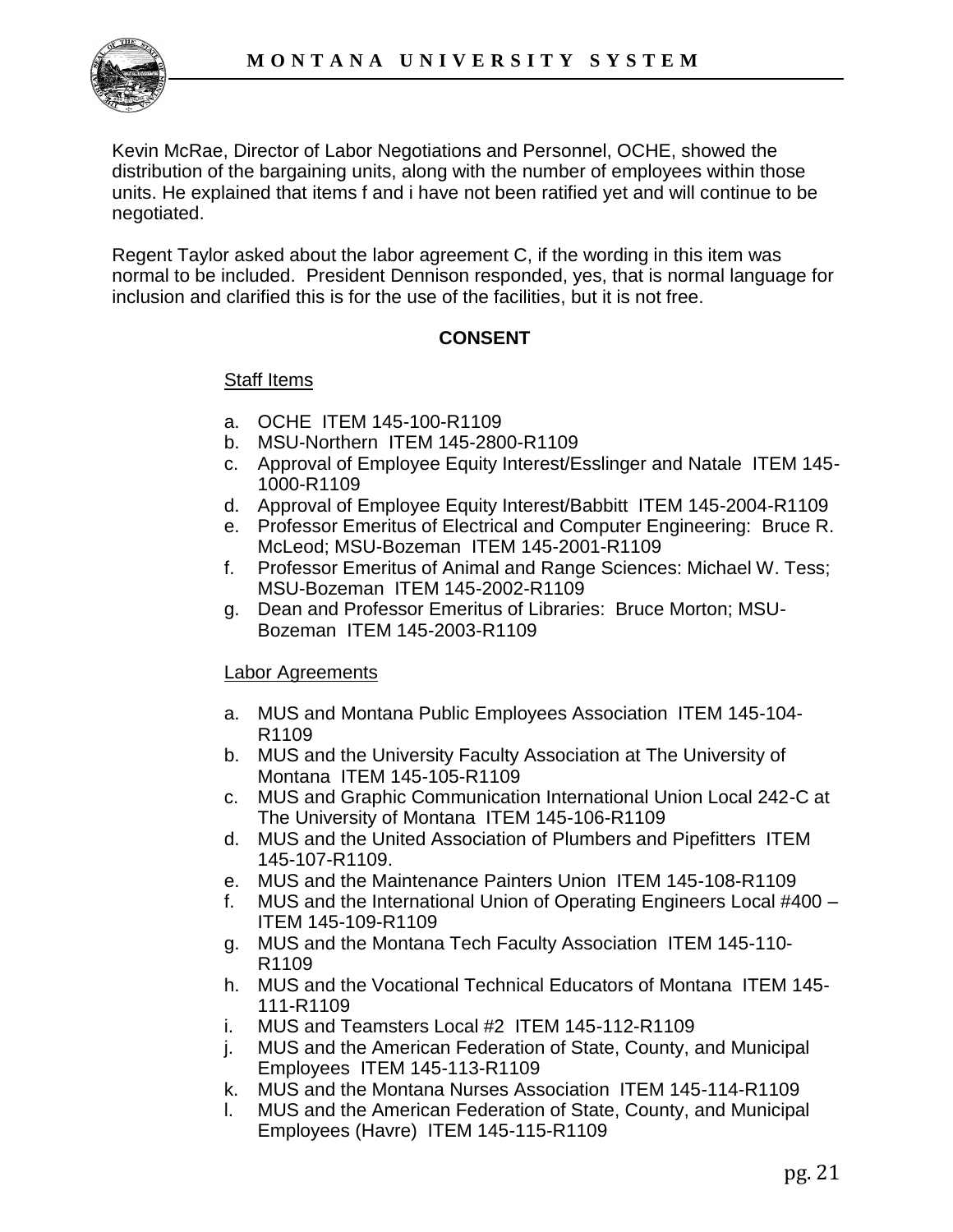

m. MUS and the Laborers International Union ITEM 145-117-R1109

## **Presentation: Regents Award for Excellence**

Chairman Barrett presented the Regents Award for Excellence to Leslie Taylor, legal counsel for MSU. He said she is fully deserving, having served not just MSU, but the entire university system for more than 20 years. She has researched and created many policies, and provided system-wide service. Chairman Barrett presented Leslie Taylor with the award on behalf of the Board of Regents and the MUS.

The meeting recessed at 5:00 PM.

### **Friday, November 20, 2009**

The meeting reconvened at 9:00 AM.

### **Kindergarten to College Focus: College Readiness**

The board participated in a panel discussion with Steve Meloy, Executive Secretary of the Board of Public Education; Joyce Silverthorne, Policy Director at the Office of Public Instruction (OPI); Senator Bob Hawks, Senate District 33; Dan Villa, Education Policy Advisory in the Office of the Governor; Skip Gunikson, Belgrade High School counselor; Patty Samuelson, Belgrade High School counselor; and Jan Clinard, Director of Academic Initiatives in the commissioner's office on the topic of college readiness.

Commissioner Stearns gave a short presentation on the college readiness report. Montana's class of 2009 averages on ACT and SAT scores were above national averages and college-readiness thresholds. She said there has been an increasing number of test-takers along with increasing scores. Commissioner Stearns said that fewer students take SAT tests than ACT tests because the SAT test is taken more for those considering attending college out of state. Commissioner Stearns explained that ACT compiles data for the purpose of setting minimum thresholds where the students will have a 75% chance of achieving the grade of C or higher in higher education.

Commissioner Stearns said requirements for the major scholarships in the university system state that students need to take the rigorous core of courses throughout the student's high school experience. She said the reason the writing proficiency test, the MUSWA, is different as compared to ACT and SAT tests is because it involves high school teachers in the scoring, which in turn guides those teachers in preparing students for college readiness.

Regent Barrett stated concerns on slide 7 which addressed students interested in Health Care Fields and that only 19% of those students are prepared for college biology. He asked how to start addressing this problem.

Steve Meloy encouraged people to participate in the needs assessment for the Montana Virtual Academy and said the hope is that access to on-line courses for high school students during the summer may help raise some of the students competencies in areas where they are weak.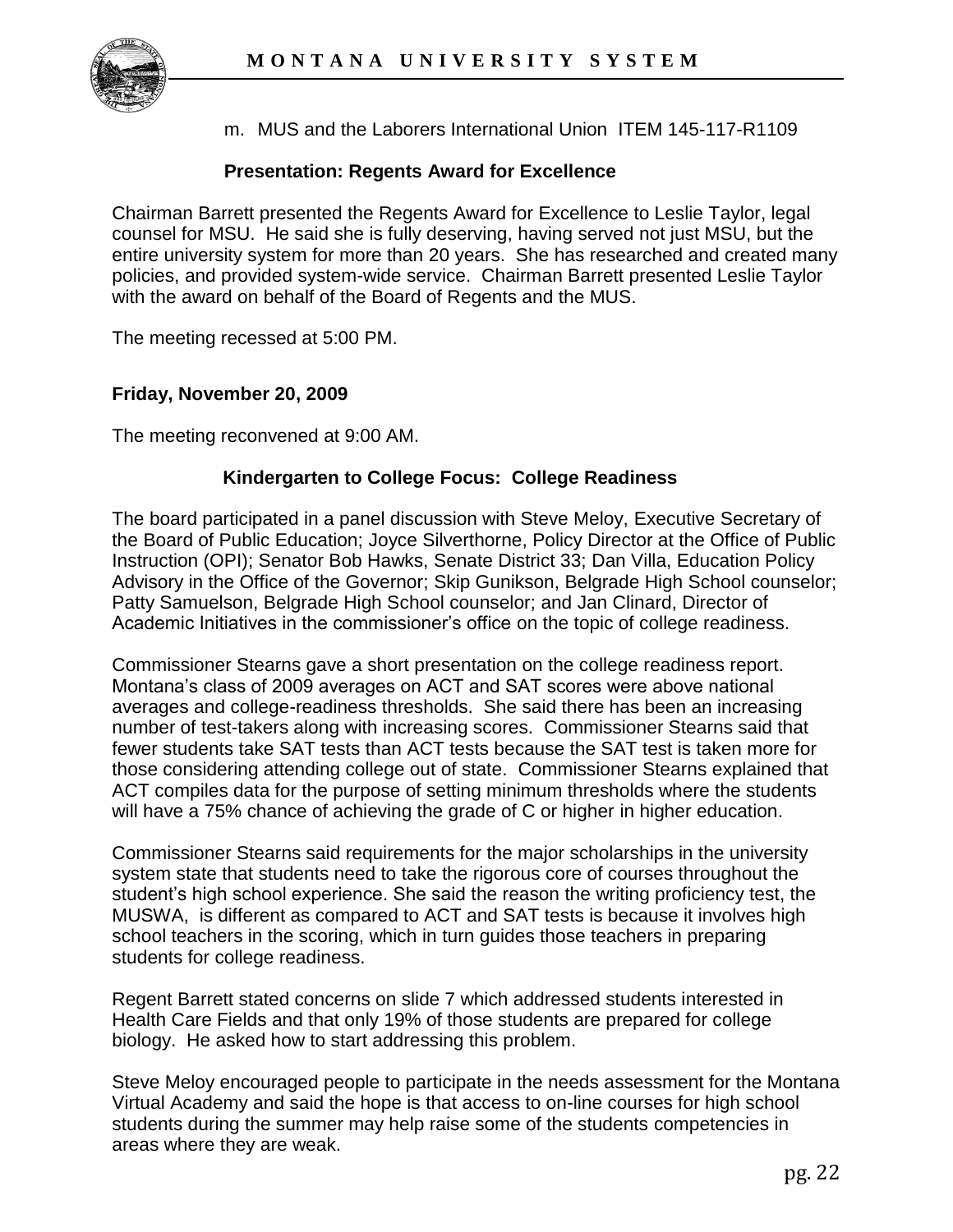

Regent Barrett responded that this is a needs assessment in biology and math and applies to students throughout the entire university system.

President Dennison explained this is misleading because it asks people that are interested in general healthcare fields only, whereas if they questioned students interested in biology and science, the results would be different.

Regent Christian said he is concerned about those students who actually think they are prepared for the college level of classes, but in actuality are not adequately prepared.

Patty Samuelson said math is an important subject area for students to be prepared. She said many students are hearing about the need for healthcare, so they decide to pursue that field without really thinking of what they need for courses prior to going to college. She added that students don't always realize what they are getting into on the collegiate level.

Senator Hawks told the board that he has had conversations with teachers in healthcare fields and has observed that we may be caught up in an information revolution scenario, meaning that medical students are asking why, in the current environment where information is so readily available, they should memorize much information when they can easily look it up.

Dan Villa said the governor's office is seeing a major break-down in the feeder programs, which are the K-12 programs. He said the K-12 system is not getting the students adequately prepared for what is expected at the college level. He told the board some of these issues are being addressed in the Kindergarten-College Workgroup. Mr. Villa said K-12 is looking at alignment studies on how prepared graduating students are for the college core. He added it is important to know how Montana measures up to other countries, and not just within Montana.

Regent Hamilton said communication between K-12 and higher education needs to be improved as it is not working as it should be. She said there is a perception problem in Montana; students seem to think if they can't reach a high enough level in preparation and readiness for a four-year campus, then they'll just go to a two-year campus.

Mr. Gunikson said the information directly reflects OPI's requirements for high school graduation. He stressed that educators cannot expect different results without changing the requirements for high school graduation. He asked the board if the high school levels of achievement should be higher. He reminded the board to keep in mind that not every student is going to pursue a college program. He agreed that it is necessary to prepare students for at least a two-year program, but many programs and jobs in Montana do not require a four-year degree.

Regent Pease said there are negative perceptions on college readiness and not enough encouragement of students to take hard classes. Perhaps the term "rigorous core" scares students away, but adults, teachers, and counselors should take a greater role in directing students to courses that will better prepare them for college. Too many choices for students and not enough direction from adults is a disservice to our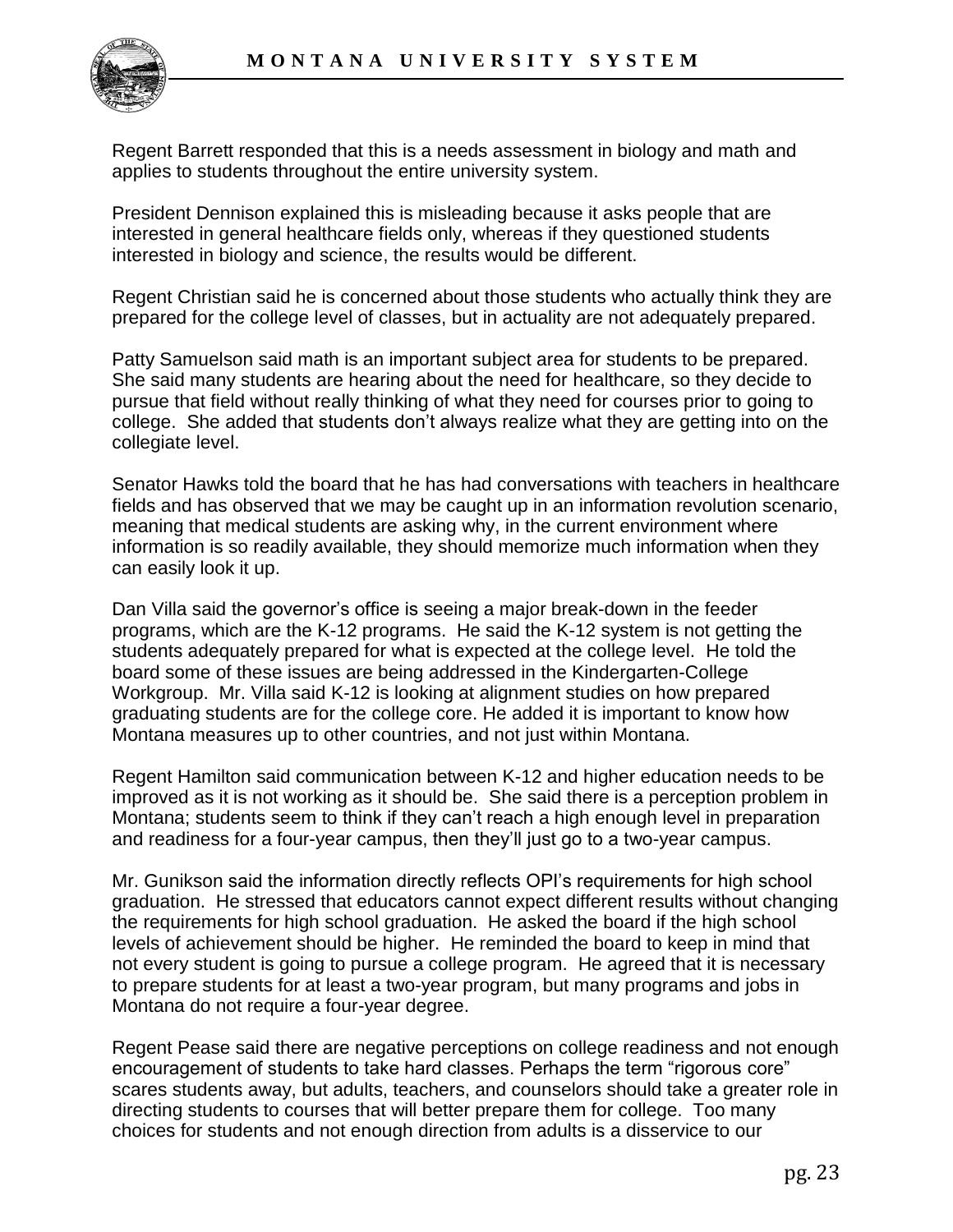

students. Regent Taylor agreed and voiced concern of the need for students to be challenged more.

Joyce Silverthorne, OPI, explained that OPI is looking at core standards to determine if Montana is meeting the national standards and whether some of the standards may need to be changed. She reported that OPI now has a community development specialist on staff for the purpose of reaching out to the communities in response to national data indicating the importance of families and community involvement in the schools.

The following topics were included in the discussion:

- Do some of the standards need to be changed, recognizing the process is lengthy for changing standards
- Alignment between high school graduation standards and college entrance standards is critical
- How to monitor students as they progress through school
- Availability of dual credit opportunities vary from community to community
- How to provide dual credit programs more equitably and consistently
- Parents and students do not always understand that students need to challenge themselves and take rigorous courses
- Reference to an Indiana higher education program in which middle school students sign a contract with their parents on what occupation they may be interested in and what classes they need to take to achieve that
- Need high expectations of the students by the teachers
- U.S. population does not care about education enough
- Problems with K-12 parents perceiving education as the same as when they themselves were in school
- Some parents don't understand the need for the high expectations
- Consider naming it something other than rigorous core, as that may encourage students to take the easy route
- College readiness standards need to remove some of the student excuses
- Concern of students not making choices of higher education options
- Misplaced priorities by school districts, with not enough attention to achievement
- Need to make policies that prohibit young children from drifting
- Need to develop standards to indicate where students need to be at in middle school, high school and college

# c. **Workforce Development and Two-Year Education Committee**

# **INFORMATION** *(continued)*

Request to Assume Responsibility for Two-Year Programs in the Gallatin Valley; MSU Bozeman

Rolf Groseth, MSU, explained to the board that MSU has recognized the importance of two-year education in Montana. He said two-year programs serve as regional hubs, as economic development, facilitators in the transition of kindergarten-college, providers of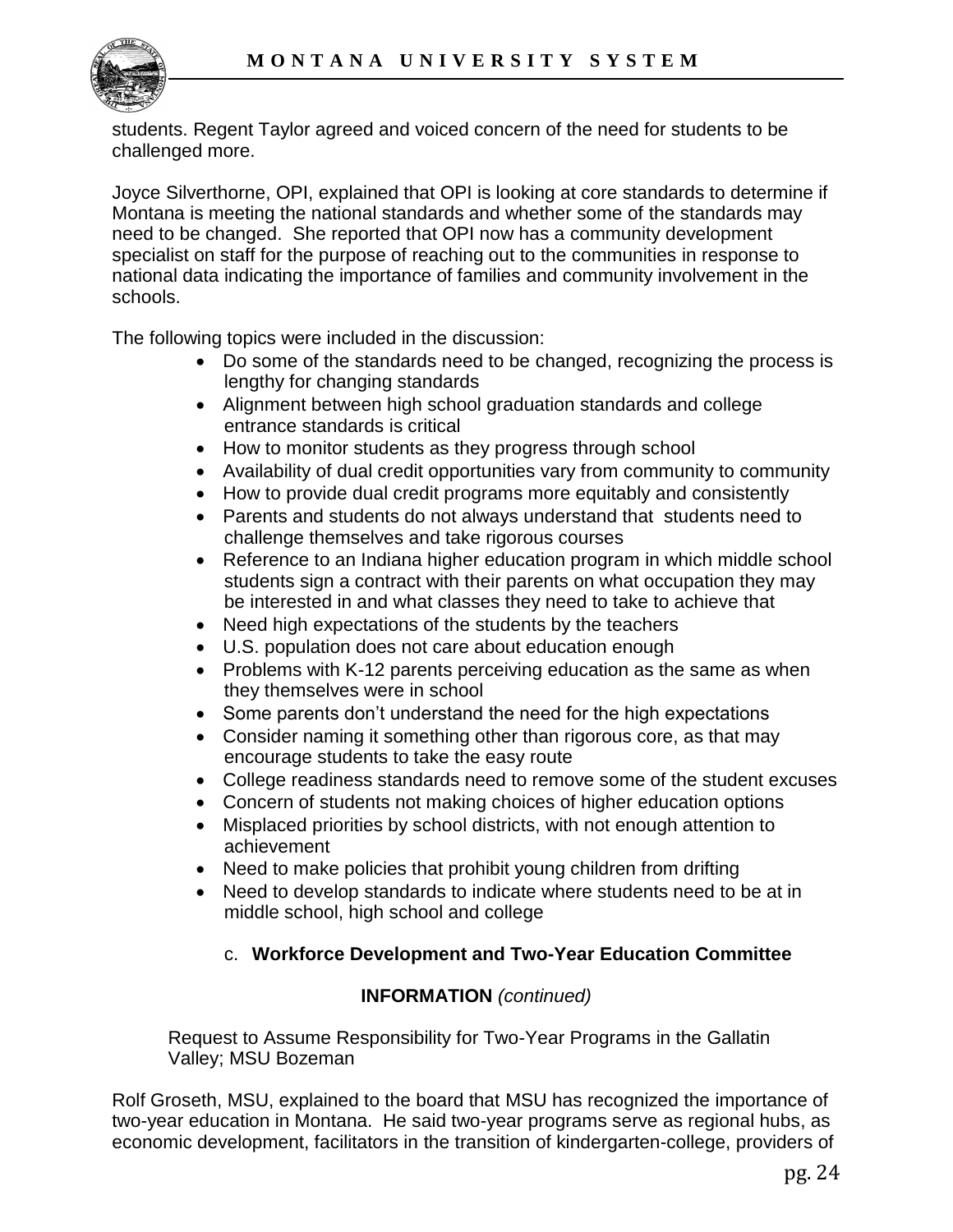

readiness preparation, adult education, on-campus providers of developmental courses, business expansion and retention. Mr. Groseth said MSU is looking at an innovative approach for two-year education for the Gallatin Valley. He said MSU-Great Falls COT first provided two-year education in Bozeman and now MSU-Bozeman is requesting authority from the Board of Regents to assume operational control for two-year developmental and workforce programming in the Gallatin Valley.

Mr. Groseth said the administrative process of having Bozeman students taking the MSU-Great Falls COT courses was not working well and created problems of its own. He said MSU-Bozeman has a vision for two-year postsecondary education in the Gallatin Valley and wants to take ownership and leadership for two-year education at this time. Mr. Groseth explained they would begin with a seamless postsecondary unit for the Gallatin Valley to provide local responsiveness, and would gradually expand to a more comprehensive compilation of classes. He assured the regents that they are not seeking to create a college of technology or a community college. Mr. Groseth reminded the regents that the board has placed an emphasis on two-year education overall and the MOA initiatives make this appropriate at this time. Mr. Groseth told the board that they would name this Gallatin College of Montana State University and that it will provide the comprehensive community college mission.

Dean Schaffer, MSU Great Falls, talked about the history of working with MSU-Bozeman to provide two-year education in the Gallatin Valley. He said participation in the courses has increased 400% since they first began, and they now provide workforce programs, as well as developmental courses. He added that the goal of MSU-Great Falls COT for some time has been to scale back on their participation because once enrollments reach a certain level, serving students 180 miles away is too big a strain on their resources. Dean Schaffer said a change is needed and now is the time for MSU-Bozeman to proceed with this proposal.

Skip Gunlikson, COT advisory board, said one of the recurring topics of the board is their desire for a local college of technology. Many of the students are not four-year bound and the reality of those students is that many of them are unwilling to leave home.

Chairman Barrett said at the business leaders' breakfast today the board heard significant comments from legislators, business people, employers, and local people in support for the development and support of a two-year system in the Gallatin Valley.

Public comment:

Bob Heitala, Chief Operating Officer of the MSU-Great Falls College of Technology program in Bozeman, told the board MSU-Great Falls fully supports the resolution.

Senator Hawks, SD 33 and advisory board member of the local college of technology reminded the board of the best practices, efficiencies and productivity of a local twoyear college, resulting in more students completing some form of higher education. He added that students in the Gallatin Valley region do not have the alternatives to fouryear programs that other regions do. Senator Hawks said Gallatin Valley needs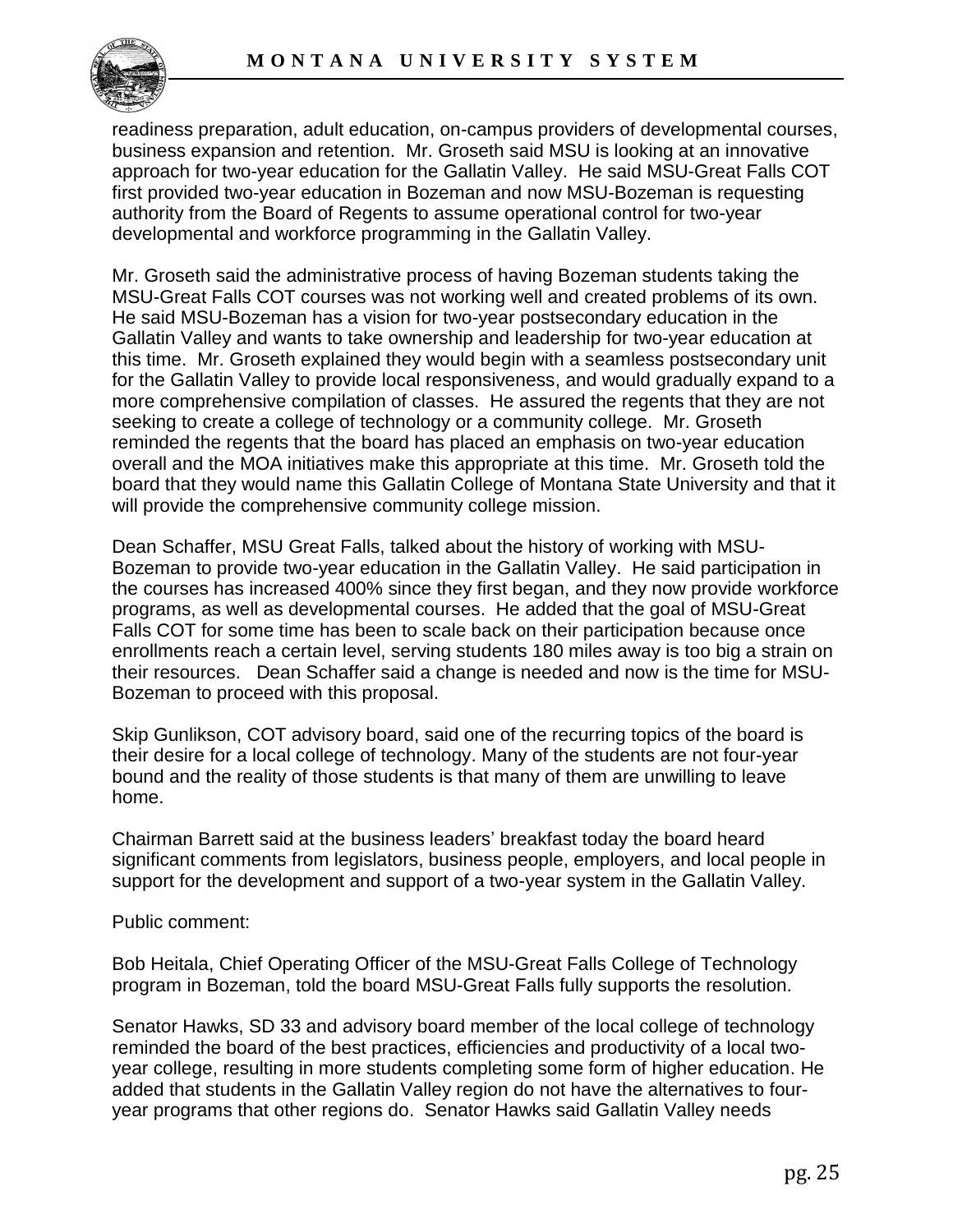

workforce training and regional responsiveness and that the timing is right to introduce this into the community.

Karen Jacobson, mayor of Bozeman, said MSU is more than a granter of degrees in the community, but rather is the heart and soul of the community, the economic driver of the community with \$100 million in research money alone brought in. She encouraged approval of the two-year proposal in the Gallatin Valley.

Dr. Pamela Fisher, community member, urged approval of the proposal because of her professional observations and personal commitment to the community college mission in the Gallatin Valley. She reminded the board that the two-year mission is different from that of the four-year research university; there is a need for some form of shared governance with local citizens to enable them to meet the local needs; two-year colleges that adult-friendly and flexible respond rapidly, and have strong transferability connections to the four-year campus.

Peter Bertelsen, Prospera Economic Development Organization, said his organization and local employers are keenly aware of the need for two-year programs in the area. He said the local workforce lacks workforce with two-year degrees. He urged approval of the proposal and said they would be combining the commitment and resources by MSU-Bozeman with the support of the community.

Jeff Krause, Museum of Rockies and deputy mayor of Bozeman said the community continues to build for future growth. He encouraged approval for the request for authorization for MSU-Bozeman to assume and expand full two-year programs.

Chairman Barrett explained the decision process on this issue as listed in the information item. He this first step in the decision process involved hearing from MSU-Bozeman, MSU-Great Falls COT, and members of the community. The board will next look at background material provided and will move forward in the process. He asked what timing is needed in order for MSU-Bozeman to proceed with this they receive regental approval.

Mr. Groseth said the timing is important. If they are to be ready to provide classes in the fall 2010 semester, then it is imperative to proceed quickly. He requested this be acted upon at the January 2010 Board of Regents meeting.

Deputy Commissioner Moe provided the board with her analysis of the issues. She explained that, on the one hand, she has concerns about the needs of the system to balance capacity throughout the system. A new two-year college in a setting like the MSU campus could pull students from other institutions that have the capacity and the need to attract more students. However, Deputy Commissioner Moe had reviewed the enrollment data from The University of Montana, with its co-located COT, and if that trend holds at MSU, the board can anticipate that MSU will attract mostly local enrollment. She stated that she is also intrigued by the possibilities of the MSU's leadership role with the virtual community college to bring offerings from other campuses to the Gallatin Valley. Deputy Commissioner Moe said she is also concerned about the building because a two-year college has a different culture, one that is very adult-friendly, and sometimes that is not synonymous with a research university. To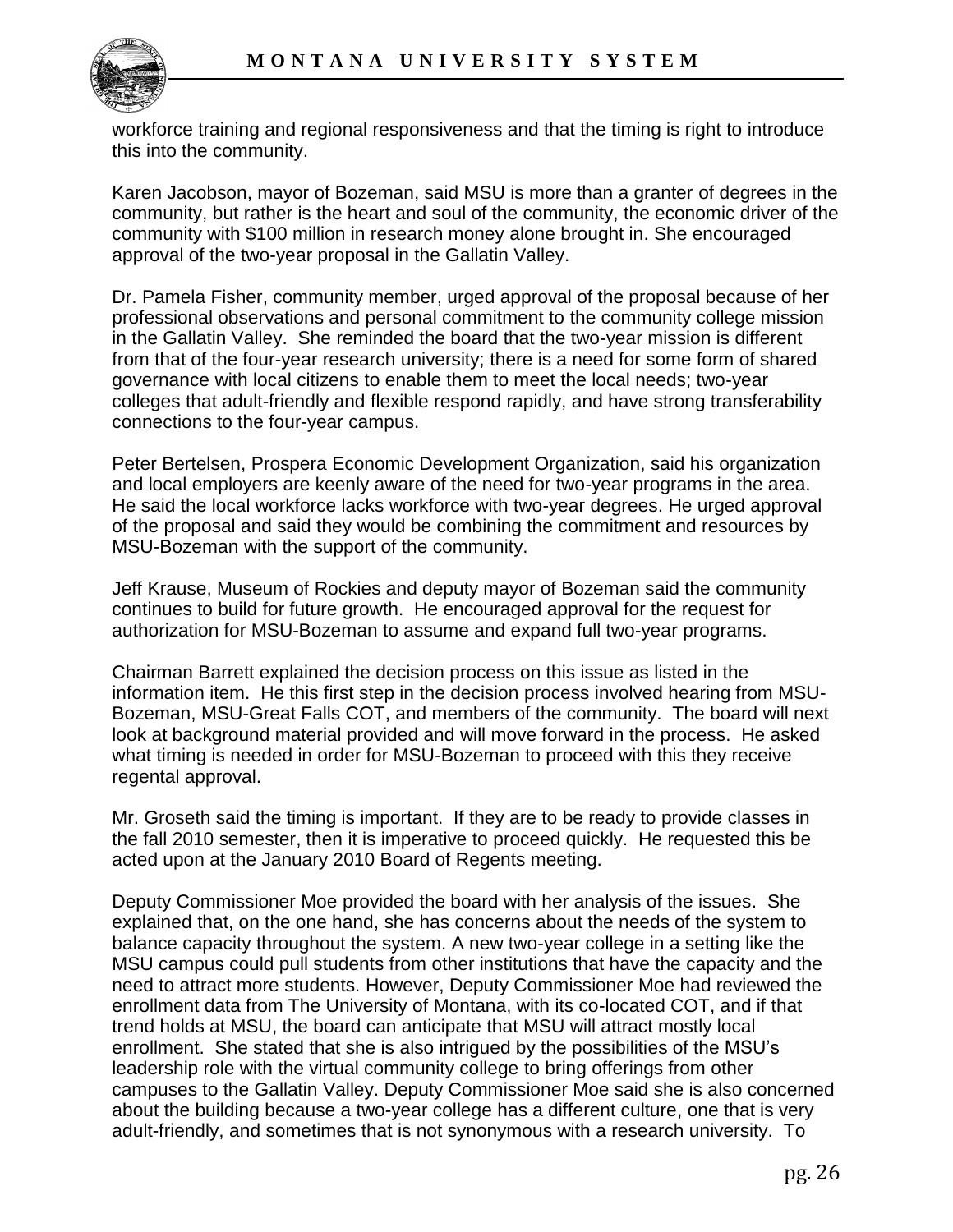

help with facility costs, they may need to have the community offer the space over time, but in the meantime, placing a two-year college in the middle of a research university is problematic. Deputy Commissioner Moe said she ultimately concluded it is the right thing to do, however, for three reasons. First, it would create symmetry in the system (both the UM and the MSU-sides would have the same numbers and types of institutions). That symmetry is important when trying to balance the mission of the campuses. Second, she stated she was pleased with the vision document and was impressed with the role of the local advisory board, which is extremely important. Deputy Commissioner Moe stressed that the most important reason for her support for this proposal is that regardless of the concerns in the system, the fact remains that there are students in the Gallatin Valley that are not going to go anywhere else, which means they aren't going to go at all and that needs to be the primary concern.

Chairman Christian said as the board advances this proposal, he is reminded that the MUS has a structure that didn't contemplate this. He reminded the board this could involve mill levies in the future and they may need to consider how to develop this, including the possibility of needing to go to the legislature, in which case, the board would need to frame the issues for the legislature and then let legislature help with some of the decisions.

Mr. Groseth said MSU-Bozeman wanted to present this proposal to the regents first, then if approved, the can take the next step to involve the legislature for possible mill levies if necessary.

Regent Buchanan said he can see the demand and need for services, but he is hesitant to let go of the success of MSU-Great Falls in filling this need. He explained that the MUS is already having difficulties in coming up with savings in the budget and when looking at those funding deficits and the complexities involved with this proposal, he recommended continuing with those innovative methods of meeting the needs. Regent Buchanan said if the regents endorse this project, then there will be more expenses added to the budget. He recognized the importance of local support, but this would require using available funding which would need to be taken away from something else. Regent Buchanan said this proposal is unfunded and he is, therefore, reluctant to support it.

Regent Hamilton reminded the board of a comment made earlier in the meeting when it was said that one of the first things to consider as a board are mission and money. She asked if the board is putting our money where our plan is. The responsibilities before the board, the university system and the state are to create long-term financial stability and a long range of commitment using distance education and technology to serve the students. She reminded the board that they are outside a legislative session to be used for approval and that the Bozeman Public Schools already have the highest rate of college-going students. Regent Hamilton added that if this goes forward to the January Board of Regents meeting, she recommends that the proponent conduct a needs assessment on the same level of the Bitterroot Valley proposal. She stressed that this proposal speaks to missions that are different than the mission of MSU-Bozeman and would require extensive resource allocation. Regent Hamilton said the board needs to know why the model that has been in place for 15 years no longer works.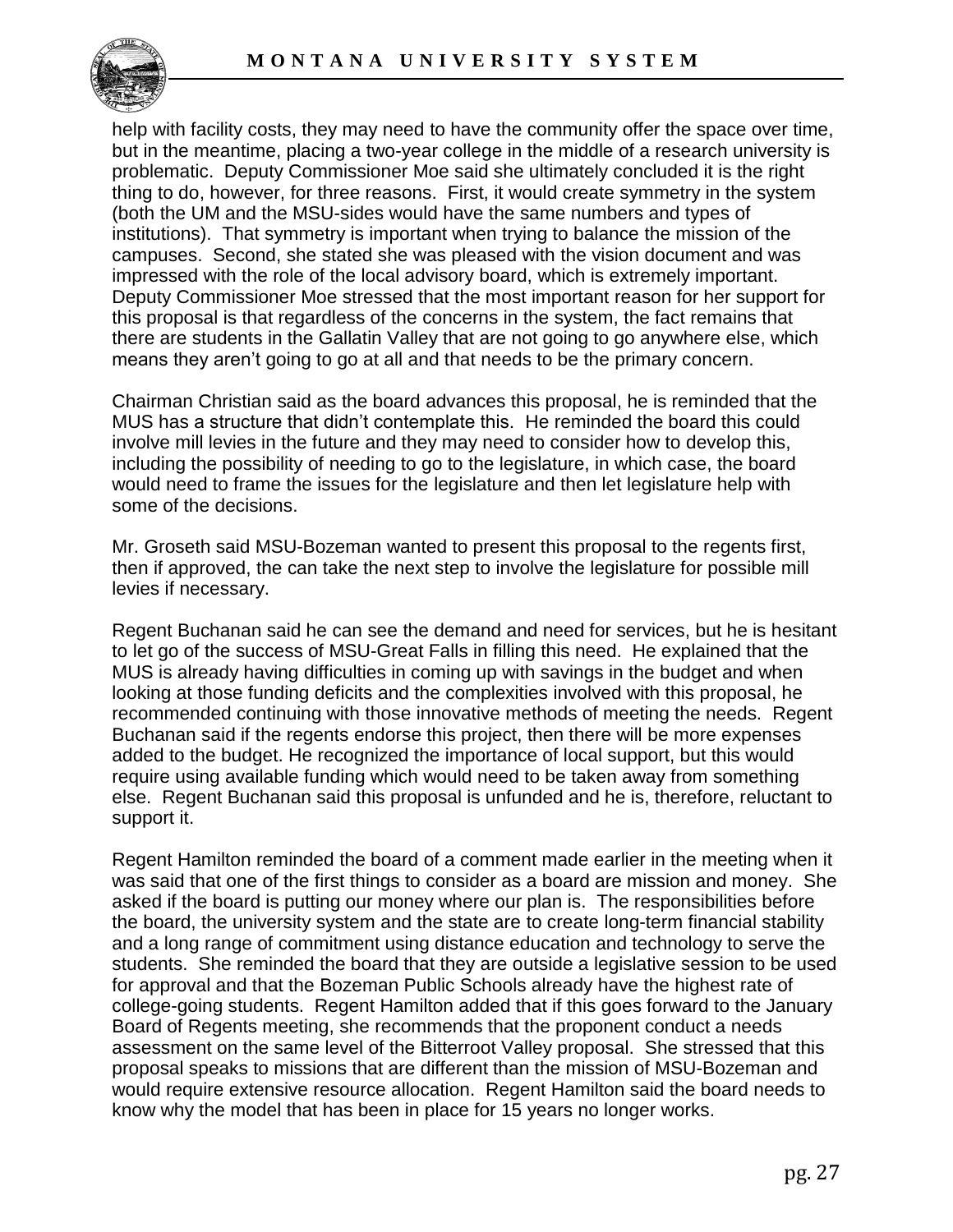

Regent Pease said the board learned a great deal from the proposed Bitterroot Valley Community College experience and stressed that what the board expected from the Bitterroot Valley proposal is what they should also expect from the Gallatin Valley community. She said the vision and mission of the community college, when it is embedded in other institutions, is confusing. Community colleges should be able to offer training and courses in higher education that will meet the needs of those with the lowest incomes, such as single mothers and minorities. Regent Pease stated that it is difficult for her to blend the mission and vision of the flagship universities to the kind of students they would actually be serving in this type of institution. She said she is aware of the benefits from the universities, but it seems irresponsible to expect the university to provide this in a time of limited resources when she knows that the universities are already underfunded for things that know they do so well. Regent Pease fully recognizes that the need exists, but cautioned the board against ignoring the work already being done to begin to deliver two-year education in the Gallatin Valley.

Regent Barnosky told the board they need to remember the importance of student success. He said the current structure may not be conducive to student success for this population of students, for graduating more students, and meeting the local needs.

Chairman Barrett referenced the needs in the Bitterroot Valley and when the mechanism of law didn't provide the answer, the needs were compelling enough for the MUS to create a solution to address the needs. He stressed that is what needs to drive this decision because the population for two-year programs in the Gallatin Valley is here. Chairman Barrett said the board needs to find a way to meet the needs in the Gallatin Valley. He said the board will decide on the timing mechanisms and requested more data from MSU and the community on the proposal prior to the board considering the proposal again.

# **COMMITTEE REPORTS, DISCUSSION & ACTION**

a. **Administrative, Budget, and Audit Oversight Committee**

### **ACTION**

- a. Maintenance on Parking, Streets and Access Facilities; MSU-Bozeman ITEM 145-2005-R1109
- b. Lease Land to Richland County; MSU-Agricultural Experiment Station ITEM 145-2301-R1109

Regent Christian said there is a correction to ITEM 145-2301-R1109. He said there is a Board of Regents policy that limits leases to 20 years. The lease in the action item is for 50 years and the campus needs that amount of time to make it work. Regent Christian proposed to add a paragraph #6 to the item to read: "6. This authorization requires a waiver by the Board of Regents of the general lease term limitation (20 years) placed on campus property as per Board of Regents Policy 1007. In this case a waiver of the policy is determined to be warranted due to the nature of the project and the support of the Montana Legislature."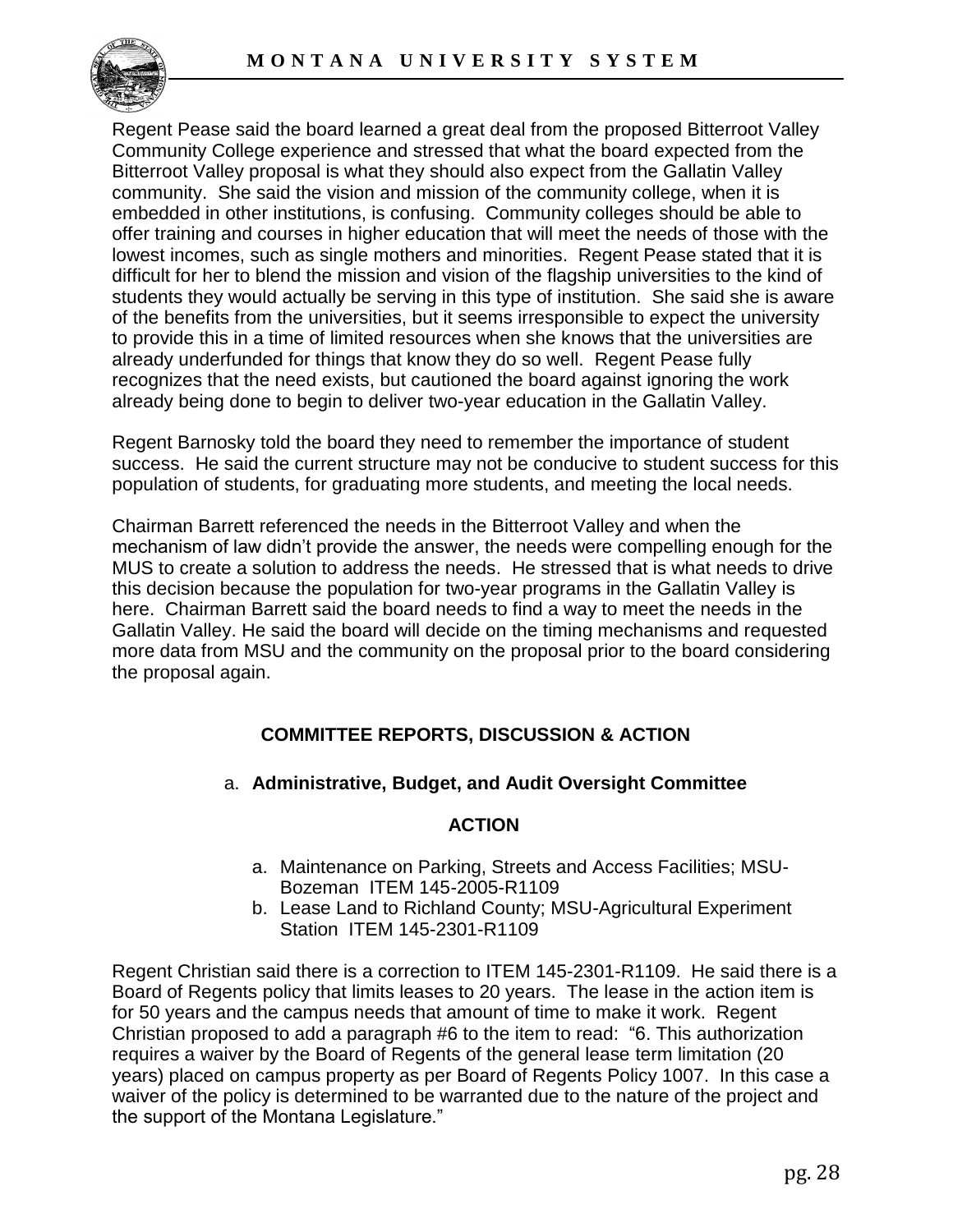

- c. Authorization for 5<sup>th</sup>-6<sup>th</sup> Street/Arthur Avenue Intersection Improvements; UM-Missoula ITEM 145-1001-R1109
- d. Authorization to Replace Elevators I Residence Halls; UM-Missoula ITEM 145-1002-R1109
- e. Extend Excess Capacity Tuition Rate; MSU-Northern ITEM 145- 2803-R1109

Regent Christian moved approval of items a-e, with the addition of paragraph #6, as stated above, to item b. Motion approved 7-0.

#### **CONSENT**

- a. New Policy 940.15 Institutional Nursing Incentive Program; OCHE ITEM 145-102-R1109 Supporting Material
- b. Revise Policy 940.12.1 Tuition and Fee Approval; Disclosure of Total Cost of Attendance; OCHE ITEM 145-103-R1109
- c. Montana Motorcycle Safety Advisory Committee; MSU Northern ITEM 145-2801-R1109
- d. Authorization to Begin Planning Renovation at Dining Services Facilities in Lommasson Center; UM-Missoula ITEM 145-1003- R1109
- e. Student Equipment Fee Allocation; MSU-Billings ITEM 145-2703- R1109

Regent Christian moved approval of consent agenda items a-e. Motion approved 7-0.

b. **Academic and Student Affairs Committee**

### **CONSENT**

- a. Level I Memorandum
- b. Name "The Phyllis J. Washington College of Education and Human Sciences"; UM-Missoula ITEM 145-1004-R1109

Regent Pease moved approval of the Level 1 Memorandum. Motion approved 7-0.

Regent Pease moved approval of Item 145-1004-R1100. Motion approved 7-0.

### d. **Staff and Compensation Committee**

#### **ACTION**

Revise Policy 205.1, Presidents; Appointments ITEM 145-116-R1109

Regent Christian moved approval of the action item. Motion approved 7-0.

### **CONSENT**

### Staff Items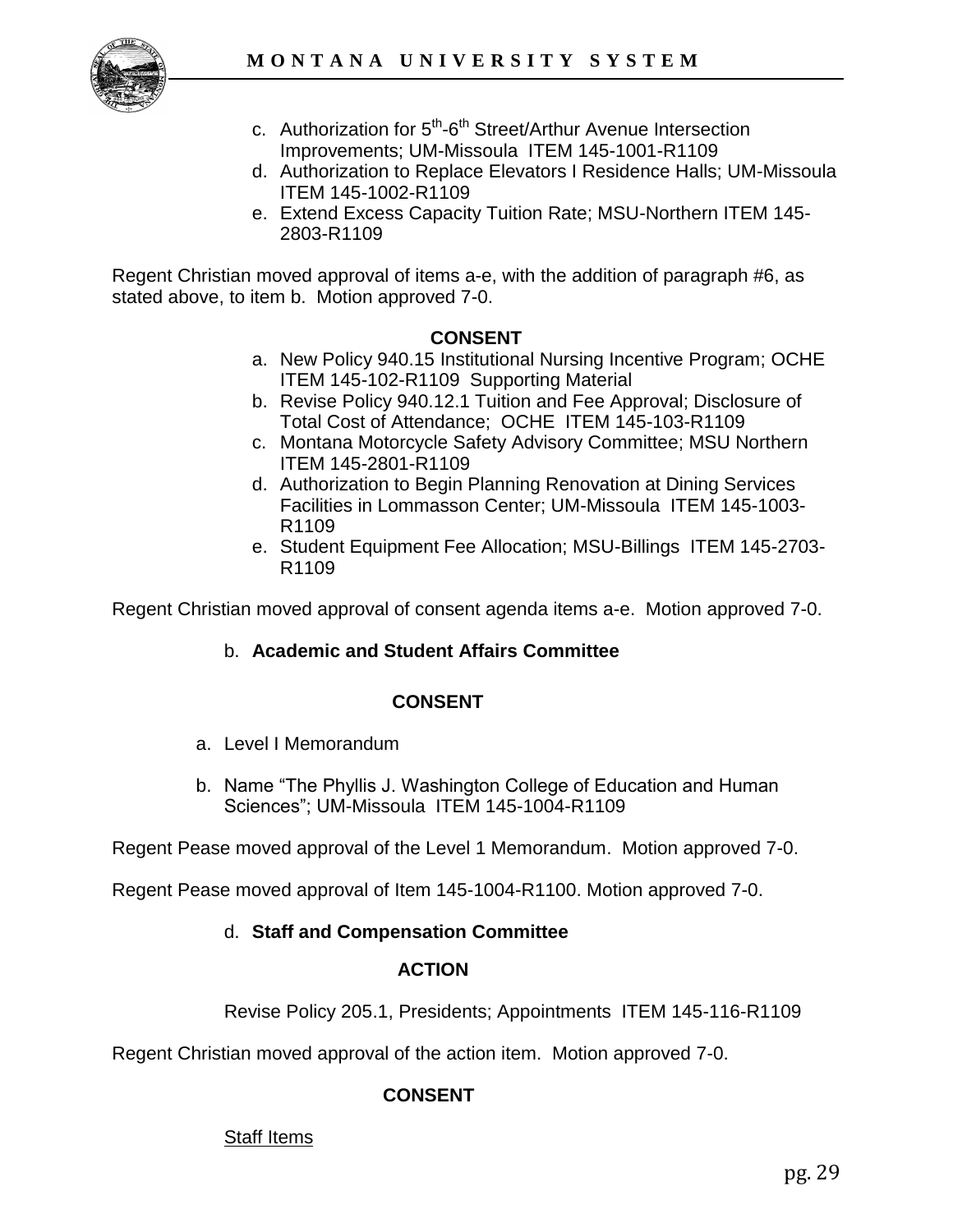

- a. OCHE ITEM 145-100-R1109
- b. MSU-Northern ITEM 145-2800-R1109
- c. Approval of Employee Equity Interest/Esslinger and Natale ITEM 145- 1000-R1109
- d. Approval of Employee Equity Interest/Babbitt ITEM 145-2004-R1109
- e. Professor Emeritus of Electrical and Computer Engineering: Bruce R. McLeod; MSU-Bozeman ITEM 145-2001-R1109
- f. Professor Emeritus of Animal and Range Sciences: Michael W. Tess; MSU-Bozeman ITEM 145-2002-R1109
- g. Dean and Professor Emeritus of Libraries: Bruce Morton; MSU-Bozeman ITEM 145-2003-R1109

Regent Christian moved approval of staff items a-g. Motion approved 7-0.

#### Labor Agreements

- a. MUS and Montana Public Employees Association ITEM 145-104- R1109
- b. MUS and the University Faculty Association at The University of Montana ITEM 145-105-R1109
- c. MUS and Graphic Communication International Union Local 242-C at The University of Montana ITEM 145-106-R1109
- d. MUS and the United Association of Plumbers and Pipefitters ITEM 145-107-R1109.
- e. MUS and the Maintenance Painters Union ITEM 145-108-R1109
- f. MUS and the International Union of Operating Engineers Local #400 ITEM 145-109-R1109
- g. MUS and the Montana Tech Faculty Association ITEM 145-110- R1109
- h. MUS and the Vocational Technical Educators of Montana ITEM 145- 111-R1109
- i. MUS and Teamsters Local #2 ITEM 145-112-R1109
- j. MUS and the American Federation of State, County, and Municipal Employees ITEM 145-113-R1109
- k. MUS and the Montana Nurses Association ITEM 145-114-R1109
- l. MUS and the American Federation of State, County, and Municipal Employees (Havre) ITEM 145-115-R1109
- m. MUS and the Laborers International Union ITEM 145-117-R1109

Regent Christian moved approval of Labor Agreements a-m, excluding f and i. Motion passed 7-0.

# **Public Comment:**

John Sculley, Ennis, addressed the critical issue of the need for physicians in the country and specifically in Montana. He strongly encouraged support of increasing the number of WWAMI slots. He referenced his community of Ennis that has a community hospital, but currently has no doctors in their community. Mr. Sculley suggested trying the following possible solutions. He suggested doing a pilot project since many areas in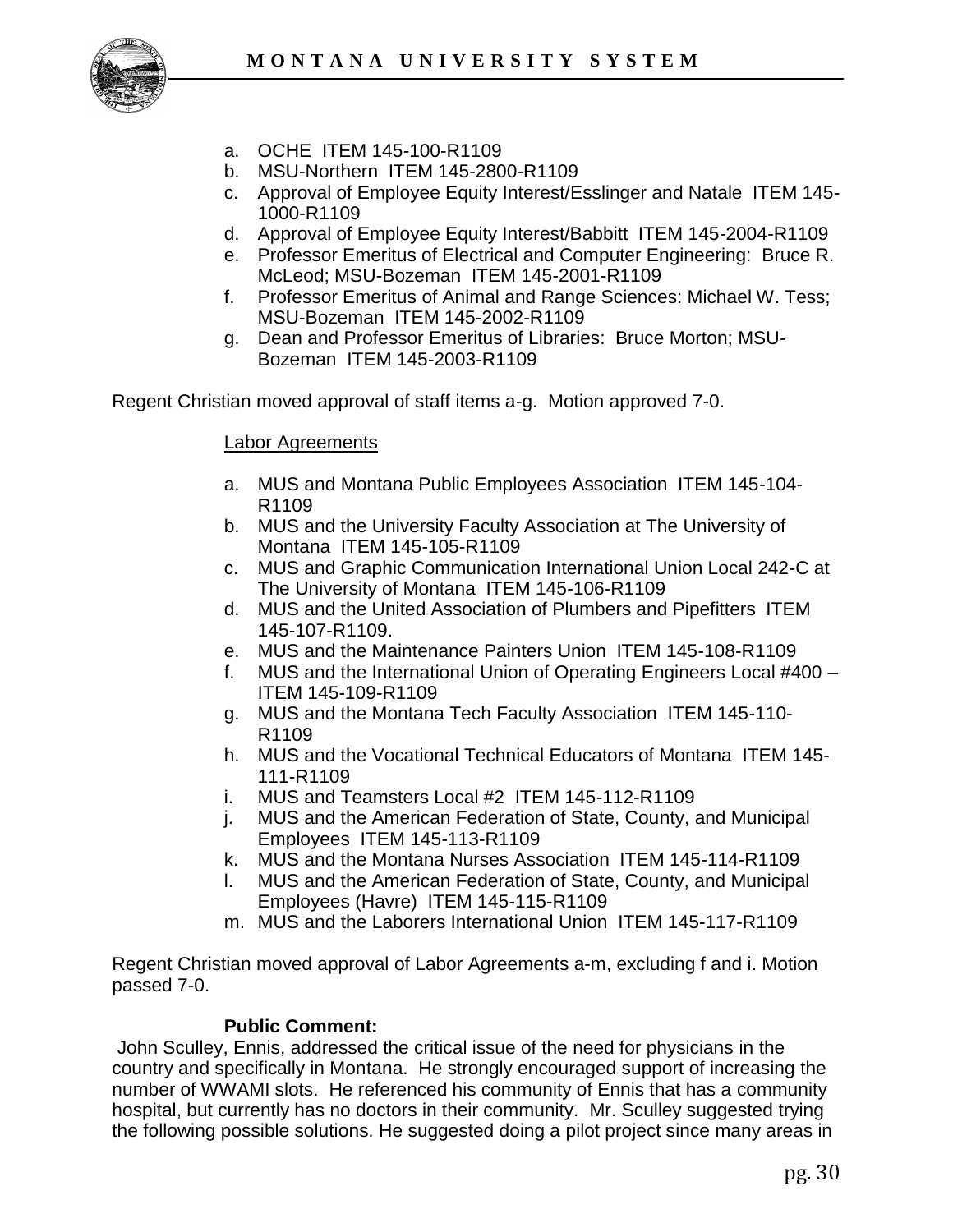

Montana don't have enough physicians to meet the healthcare needs. He said this could be done in collaboration with the University of Washington with the hope of obtaining federal funding. Mr. Sculley recommend this be done without forcing the students to commit to returning to a rural area because it is difficult to expect those students to commit to seven years of service for the sake of no student loans. Mr. Sculley offered to participate in helping to make this a possibility. He closed by saying just getting additional WWAMI slots is not enough and it will be necessary to reach farther for a solution to provide adequate healthcare for Montana.

Regent Barrett recognized Mr. Sculley's offer to serve on a committee to work on a solution to meet the need that exists.

Meeting recessed to executive session in Room 234 at 12:00.

Executive Session

- Litigation Report
- Personnel Issue

### **Regents Meet with Community College Trustees**

At 1:30 p.m., Regent Christian, Vice-Chair of the Board of Regents, called this portion of the meeting back to order. Present were Regents Christian, Morrison-Hamilton, Pease, Buchanan, Barnosky, and Taylor. Regent Barrett was absent. Present representing the community colleges were President Karas and trustees Ralene Sliter, Tom McElwain, and Bob Nystuen of FVCC; President Hicswa and trustees Rusty Irion, Sharon Wilcox, Garrett McFarland and Jeff Okerman of MCC; and President Cargill and trustee Gerry Anderson of DCC. Present representing the governor's office was Dan Villa. Present representing OCHE were Commissioner Stearns, Deputy Commissioner Moe, Associate Commissioner Trevor, and Budget Director Frieda Houser.

Following introductory comments, Regent Christian noted that the meeting was arranged to allow for listening and discussion among the community college trustees and the board of regents, particularly relating to the functions and governance of the separate boards.

Bob Nystuen, FVCC Trustee, referenced an earlier discussion in which Regent Barrett suggested viewing the two-year education initiative (MOA – Making Opportunity Affordable) as an "artist's rendering," and Mr. Nystuen suggested that at this point they need to move to review it as more of a "blueprint." He noted that the community college trustees are duly elected and they have a fiduciary responsibility to their communities. They manage and control their campuses while the BOR supervises and coordinates them. He said they "want to create a dialogue in order to advance higher education," but he noted that community colleges are structured and governed differently. Mr. Nystuen called the renewed emphasis on two-year education "excellent" and noted that they know that the BOR is serious about two-year education, referencing the hiring of a deputy commissioner for two-year education as a measure of the BOR's commitment. He stated that their response is, "Good deal; let's get going." He noted that new challenges involve change and trust issues are going to arise in programming and fiscal matters.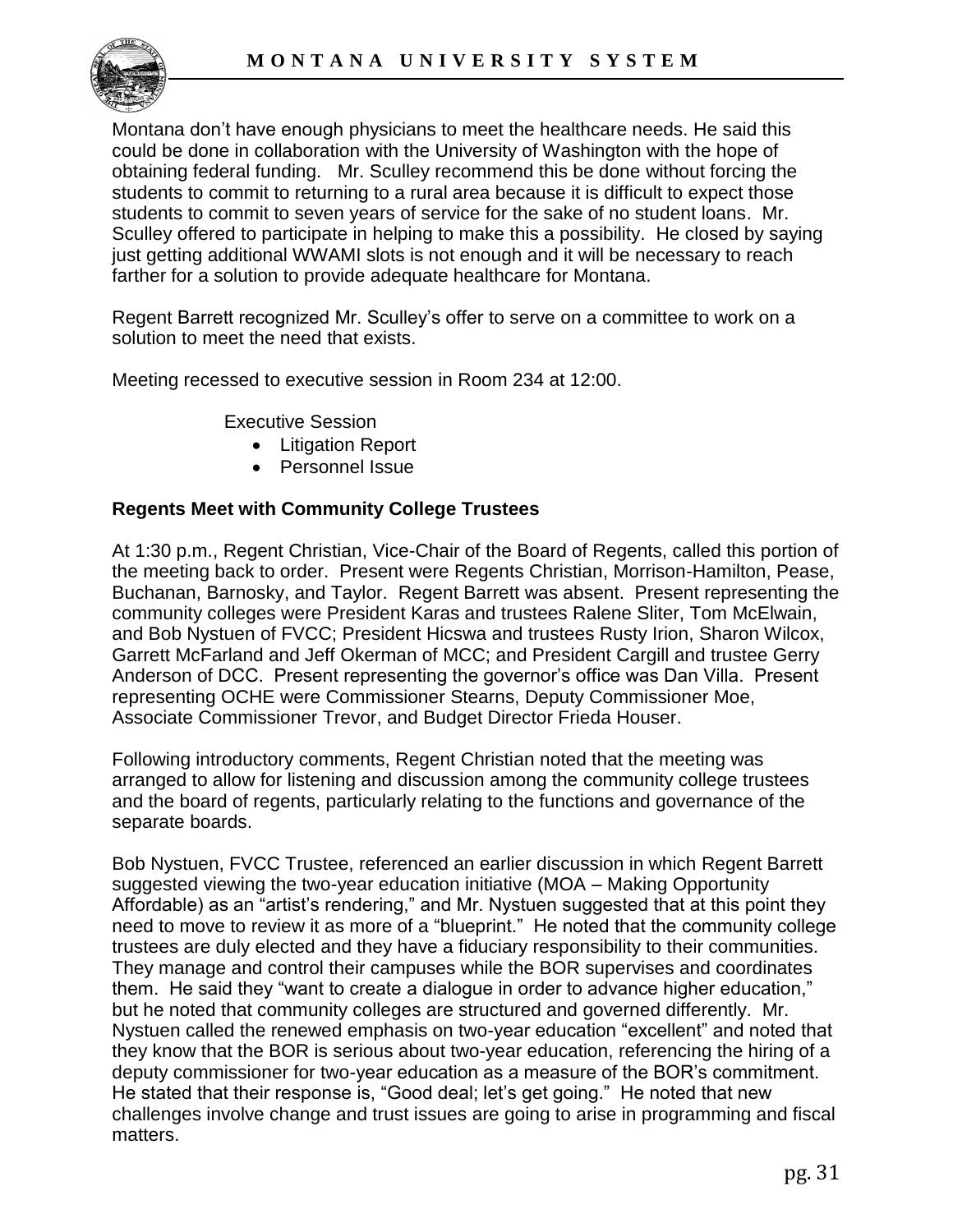

Trustee Nystuen stated that he would address a few "key" issues. He noted the community colleges are "solidly" behind the MOA initiative, but noted the following areas of concern:

- If the board of regents starts to "standardize and homogenize," will that be a drawback or a disadvantage for them, in terms of what they are trying to accomplish?
- He mentioned entrance issues, such as tuition and enrollment, and asked how standardization will affect these issues. He noted that they do not want to be seen as an impediment and worked together on common course numbering but that their communities expect a certain type of delivery in their communities.
- He raised the issue of communications and used the legislature as an example. He stated that community colleges make their own presentations to the legislature and the commissioner's office is not their spokesman, but he suggested that the community colleges and commissioner's office should work together to continue to improve our communications.
- He suggested that the community colleges and OCHE staff work together, offering insights and assistance, not control. He mentioned two areas – the evaluations of community college presidents and grants – as two areas in which the role of the MUS staff should not be to control.
- He said the trustees are supportive of what the MUS is doing.
- He said the trustees do not want funding tied to completion rates at the community colleges.
- The trustees question how to proceed with an outcomes-based productivity agenda and how to organize technology at the community colleges to facilitate work with the other units in the MUS.
- The trustees want to continue a dialogue of two-year education in Montana between community college trustees and the Board of Regents and he suggested forming a workgroup with regents, trustees, and OCHE staff.

Regent Christian emphasized that the regents completely believe in the mission of the community colleges and recognize the importance of responsiveness for the community colleges. He stated that the Board of Regents' seeks to achieve a more coordinated approach throughout the entire system. Regent Christian said cost is a concern, which makes the MOA funding attractive. He said working toward the end goal of getting closer electronically will allow us to coordinate better and enhance transferability. He said he saw no issues that communication could not resolve.

Trustee Nystuen noted that it is hard to see where we are going without a common technology. He said this is a huge item that probably needs to be done for the good of the whole, but he also said that everyone doesn't necessarily agree with him on this.

Regent Christian agreed that the coordination of technology brings all of them closer together. He said using the same information systems makes it easier for the end users, which are the students. Regent Christian said this is not a control issue but rather, a coordination issue. Increased coordination makes it easier for the entire system, and further discussion on this will ultimately benefit students.

Rusty Irion, Miles CC trustee, asked about the regents' philosophy on governance and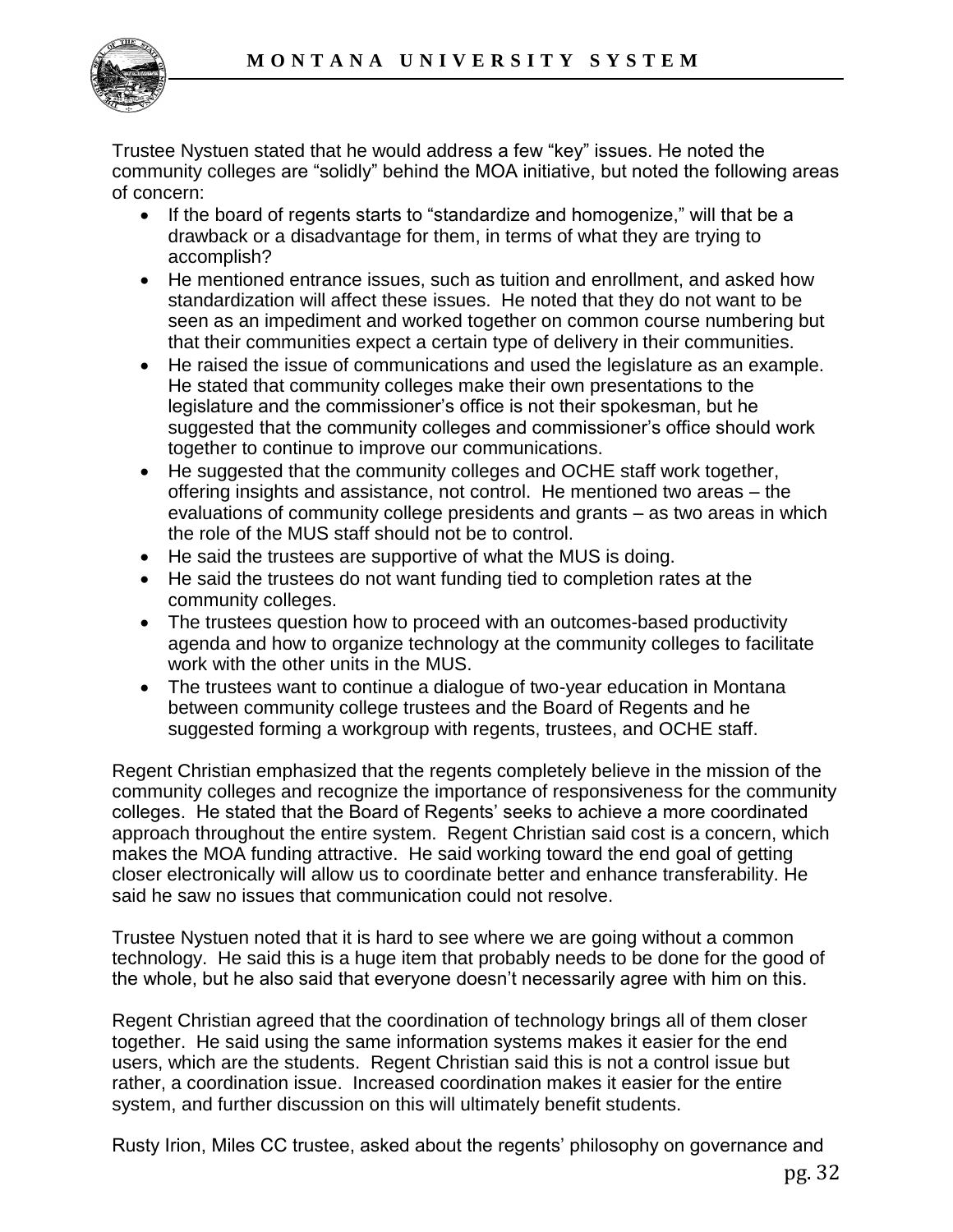

the common curriculum and the evaluation of the community college presidents.

Commissioner Stearns replied by saying that the issue of MUS participation in the evaluation of community college presidents was raised recently, but it was not wellreceived and would not be pursued. She said if the community colleges want her office to participate in evaluations of the community college presidents, then they could request that, but her staff will not be doing so unless asked. Commissioner Stearns said the key is communication between the two boards and the system office.

Commissioner Stearns told the group that under accreditation rules, each institution has to meet certain standards, including that the governing boards stay on course and that the campuses do not go beyond their missions. She said both trustees and regents need to recognize that not all the good ideas can happen at every campus; need to make sure all the courses and programs are student friendly; and need for students to be able to transfer. Commissioner Stearns said it is vital to make sure the curriculum is coordinated enough to be the most advantageous for students to transfer.

Regent Christian said he doesn't see those as mutually exclusive conversations. He said the MUS is making transferability accessible to all students and that if the Board of Regents identifies the streamlined transfer core for the entire system, that does not prohibit the community colleges from pursuing some of their own courses that are needed to serve their communities.

Deputy Commissioner Moe said that there seems to be quite a bit of misunderstanding about the actual initiatives, and that may be because several initiatives have been modified, in response to campus concerns. With respect to the shared transfer curriculum (the regents transfer core), she said there is a need to brand the transfer mission at the colleges of technology, but the community colleges don't have that need. The colleges of technology need to offer the regents transfer core, not just for branding reasons, but because they need to narrow the duplication of courses on their co-located campuses. Deputy Commissioner Moe stressed that the community colleges could be very helpful in identifying components of the regents transfer core, but it should be discussed as to whether or not they offer it to their students. In regard to the regional hubs, Deputy Commissioner Moe said the board has always recognized that, because of funding, the community colleges have to serve their own service districts and are regional hubs for their districts. There has never been any intent to change that. Regarding alignment of related instruction and general education requirements in workforce programs, Deputy Commissioner Moe said there are a number of areas in BOR policy where the Board of Regents has always had parameters, and the parameters for two-year degrees have been in policy for decades. In order to coordinate the system better after the legislative audit on transfer, that policy was modified to include this alignment requirement, so that high school counselors and students statewide can make sense out of the common prerequisites leading to the same employment credentials. She said that the chief academic officers from the twoyear colleges, including the community colleges, met before the regents meeting and agreed to work on aligning outcomes, and then leave it to the campuses to design courses that meet those outcomes.

Regent Hamilton clarified that the Board of Regents also provides policies on courses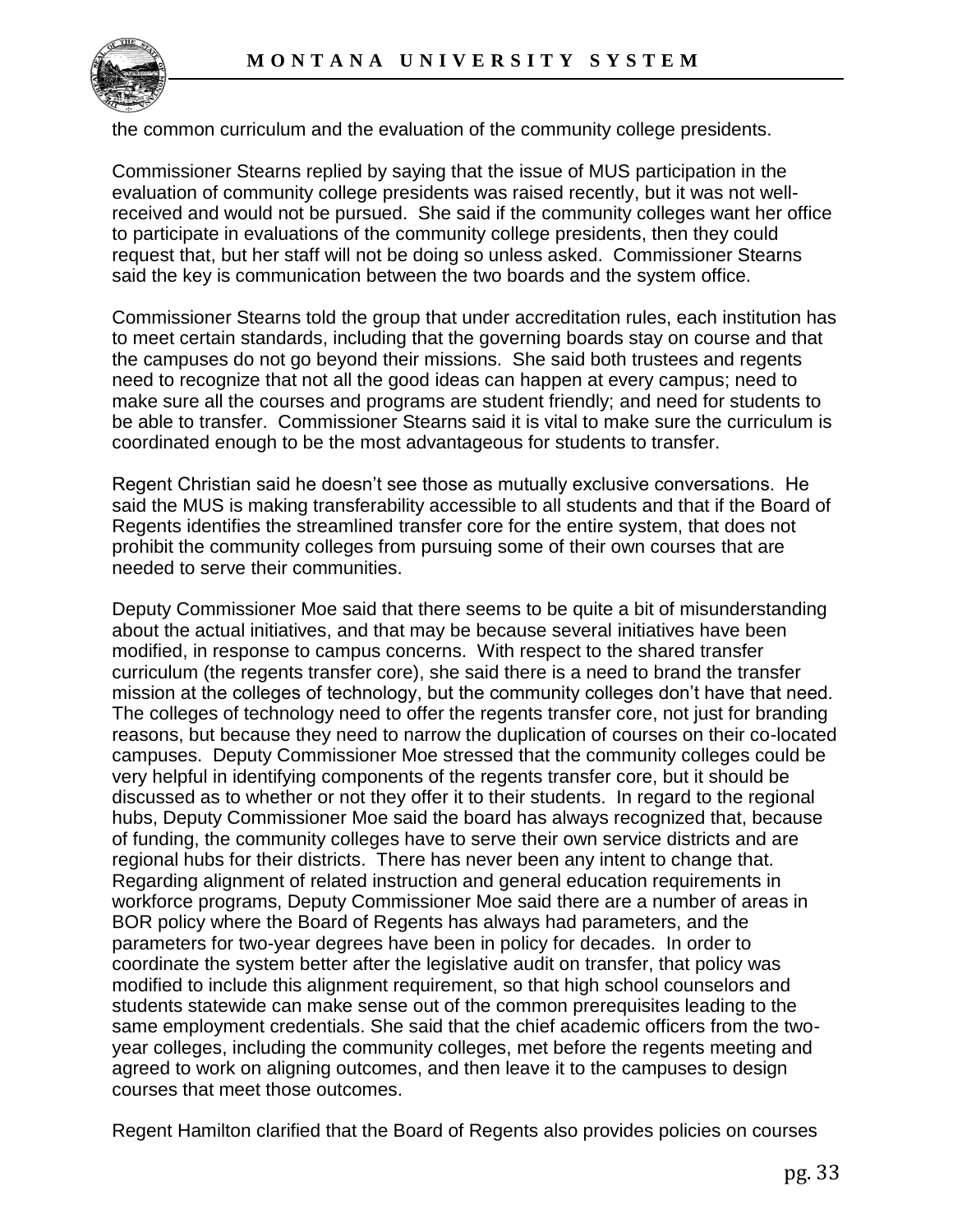

and credit caps, etc., for four-year programs, just as they do for the two-year campuses, including the community colleges.

Regent Buchanan said the MOA provides opportunities for a more coordinated effort, and shared resources, most notably with the Integrated Information System. He said the Western Governors University has concluded that having access to common data is necessary for those opportunities and coordination. The Western Governors University recommends standardizing the way we communicate.

Tom McElwain, FVCC trustee, said he thinks of FVCC as being a stand-alone business. Trustee McElwain said he wants President Karas and staff to have the opportunity to communicate their issues as they are brought into the universal technology system. He said he thinks the smaller units may get short shrift.

Regent Christian said the Board of Regents is not trying to make one size fit all, but that the lack of a coordinated system creates a "disconnect" with students. He said the MUS does not want to control their business but that the regents do want to coordinate services in Montana as required by law. Regent Christian said the regents believe that a student registering in UM-Missoula, for example, should be able to take a course at any unit in the system, and that opportunity is being extended to all the campuses, including the community colleges. Regent Christian said if more coordination can occur, the result will be an increase in graduation rates.

Regent Buchanan reminded the group that with integrated systems, the rest of the campuses would receive the opportunity to use the courses from FVCC as well.

President Karas said FVCC is doing a lot to coordinate, but that they can do more to coordinate and share data better.

Regent Hamilton asked if FVCC may get to the point with their information system where they see that the MUS has a coordinated data system, but there won't be a complete picture because of missing data from FVCC.

President Karas said FVCC may be on the same information system in the future. She stated the FVCC is working to help their own students transfer from their campus to other campuses. She added that FVCC shares data with the MUS at this time by sending it to the commissioner's office even though they are not on the same database.

Commissioner Stearns said technology integration has been progressing due to funding from the legislature. This capital investment is a step in the right direction. Commissioner Stearns stated that prior to this point, it was workable to have less coordination, but it is becoming increasingly important to have an integrated information system. She said the boards need to remember that funds for the integrated information system will most likely make it impossible for all the campuses to be on it this biennium, but there will come a time where the legislature and governor's office will fully expect all campuses to be participating in this.

Dan Villa, the Governor's Education Policy Advisor, said Montana was awarded funding from the Race to the Top Program and the Bill and Melinda Gates Foundation. The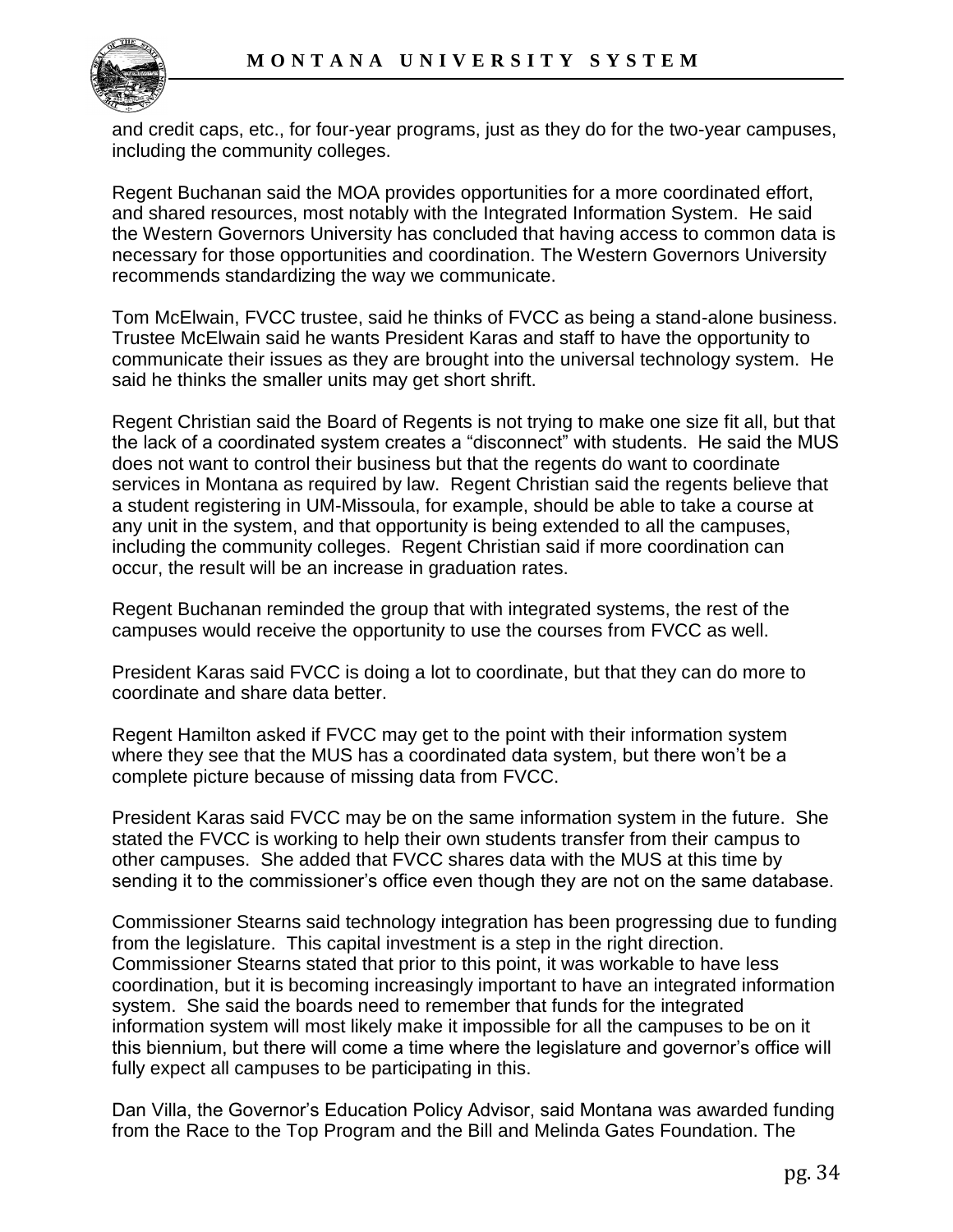

governor's office, MUS, and the legislature, has agreed that as part of that funding, there will be a move toward development and use of e-transcripts and that the information involved will be in the Banner system. He stated that if the community colleges are not on the Banner system, they will not have access to the data from the etranscript project. Mr. Villa said Montana is moving more toward an integrated information system. The governor's office does not want to promise to pull together different data systems and then have to go to the federal government and tell them that some of Montana's community colleges are not on the integrated information system. Mr. Villa reminded the group that the federal government will be watching states across the country very closely. He told the group that the MOA contains a \$1.77 million first step to a much larger goal of bridging systems from pre-school through college. Mr. Villa encouraged all higher education units to participate in this integrated system. He said Montana needs to move as a system, rather than independently. We have a onetime opportunity to "move down the road" on this.

Bob Nystuen asked if FVCC could be at the table for discussion for funding. He added that is why Montana needs to have a plan. He said he would like to see where we are going with this and would like to see strategic planning.

Regent Christian said the regents are already working very hard as a board to have a coordinated plan and that data is one piece of the plan. He reminded the group that the regents are coordinating a system to help students and that of course the community colleges can and must be at the table. He stressed the need to speak as one higher education community.

Commissioner Stearns confirmed that the MUS is including the community colleges. She said it will take one step at a time to include all the units. The nucleus of the IT plan is Point 3 in the MOA, in which it states the MUS has been strategizing an IT plan for the system. A draft of the IT plan was shared with the Regents on Thursday, November 19, 2009, as a proposed appendix to their strategic plan. She said it is important to be part of an efficient use of funding, both state and federal. The IT plan is in place with several parts and needs to be expanded.

Regent Pease said the planning process of the MOA included an invitation to all to come to the table. She clarified that there has been a great deal of communication about the MOA grant, listing important reasons that drive this decision for the integrated information system. Regent Pease noted that she had worked closely with the community colleges in the development of the tribal colleges in Montana. She said she recognizes the community colleges' service to the communities. She added that Montana is at an enormous crossroads, with the reform workgroup and MOA. She said, with or without additional funding, a tremendous amount of study has been done on this. She stated that Montana has had several means of providing two-year education in the past. She said this has been a long, arduous task to bring all of this to the table. She told the group that it is important to have cooperation, to look at the fact that Montana is undereducated at the two-year level, and that Montana's economy is built by the human capital that has that expertise. She said without cooperation among the campuses on this aspect of affordability and access, these goals will drift. Regent Pease said this is a compelling moment to have the discussion of the MOA and the funding referenced by Dan Villa. She emphasized the time for action on these initiatives is now.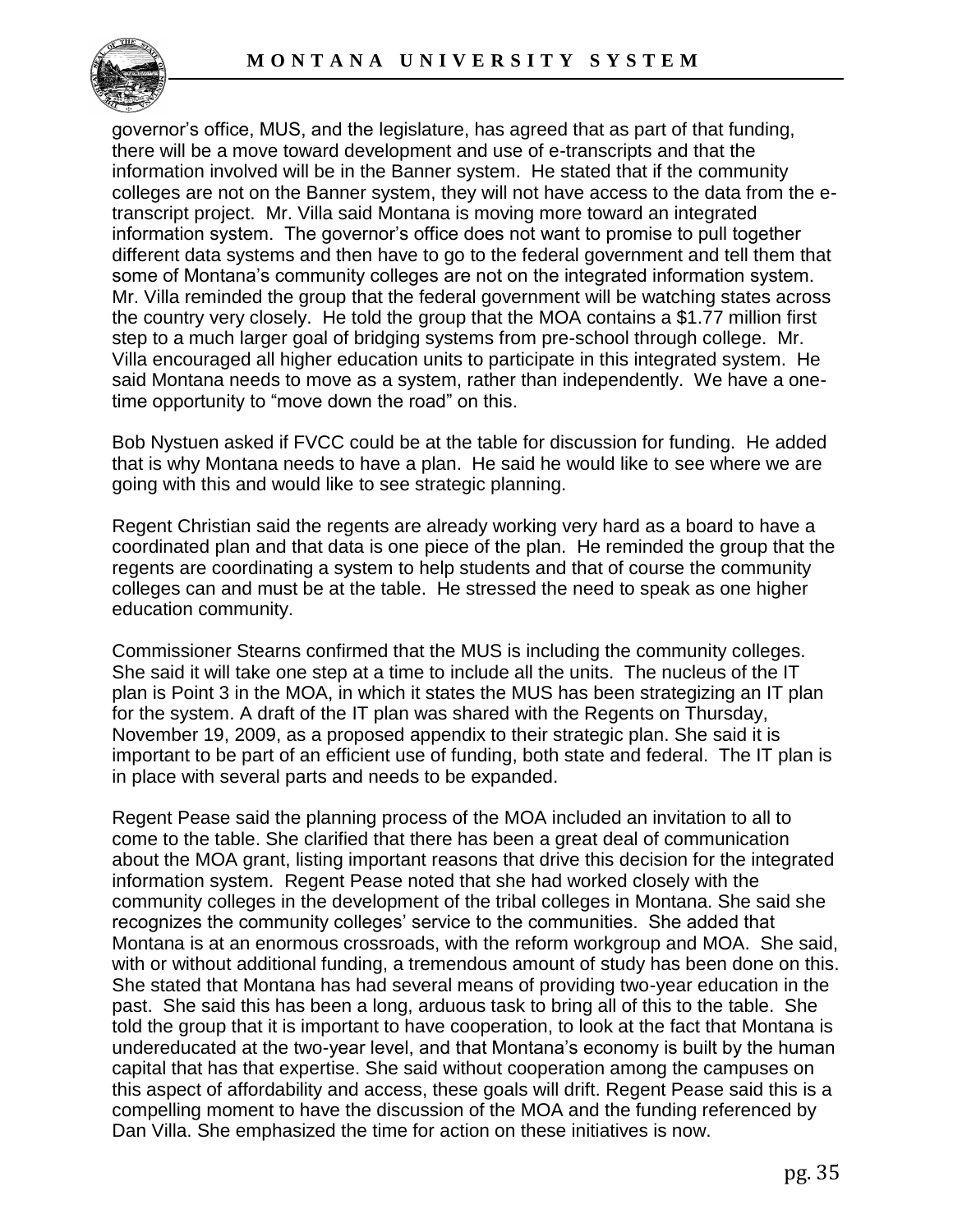

Rusty Irion, Miles CC trustee, said the SunGard representatives talked to staff at MCC about the implementation of the Banner program. He said he was originally concerned about transferability and doesn't know if Miles CC has any transferability problems. Mr. Irion said he had concerns about funding for long-term sustainability, but ultimately, the MUS has said they will support this. He said he realized that the legislature has final say regarding how much funding the community colleges receive. Mr. Irion recognized that the Banner has some capabilities that their current system does not have. He added that because of the different funding structure, he thinks the community colleges should be able to structure and decide on the fees for the courses as they so choose.

Regent Christian said that a student that has already paid particular fees in Bozeman should not have to pay those fees again if they take that class on-line from another campus, including when the class is taken from the community colleges. He added that by working together, they could create the coordination that makes opportunities available to students that they wouldn't have otherwise. Creating coordinated student opportunity throughout the state is imperative.

Commissioner Stearns responded to a question regarding how the MUS determined how to spend the approximately \$1.7 million on bringing Dawson, and possibly Miles Community College onto Banner. She explained by way of background that the MUS received \$2 million from the legislature to integrate distance learning throughout the entire university system. Commissioner Stearns said, out of the \$2 million received, her office strongly considered whether such a large portion of the funding should be spent on two of the smaller campuses (DCC and MCC). She wanted to make sure all the community colleges' trustees realized the decision was thought through very carefully. Commissioner Stearns said the MUS is being very responsive and responsible in this decision. She added that the remaining funding will be used to pull in the MSU side of the system in a pilot program to bring it all together.

Deputy Commissioner Moe reminded the group that the legislative funding created a "seizable" moment. Dawson Community College is in need of a new system and this funding provided a one-time opportunity to join in. As they worked with Dawson, they saw that long-term money could be saved if Miles also agreed to come onto Banner at the same time.

Dan Villa explained that he has been working with the Office of Public Instruction (OPI), on a proposal for a longitudinal data grant that is due December 4, 2009. He asked if the community colleges will participate if he is successful in locating additional funding to include the community colleges in the grant proposal. Mr. Villa strongly emphasized this is a one-time-only opportunity. In response, President Jim Cargill assured Mr. Villa that Dawson Community College enthusiastically supports this and will do everything they possibly can do to make this happen and to cooperate fully. President Hicswa said Miles Community College trustees will vote on November 23, 2009 at their board meeting on whether they will participate or not. President Karas said Flathead Valley Community College will commit to looking at the information, but that she wanted the all of the trustees to have a full meeting and public comment on this before they decide what they are going to do.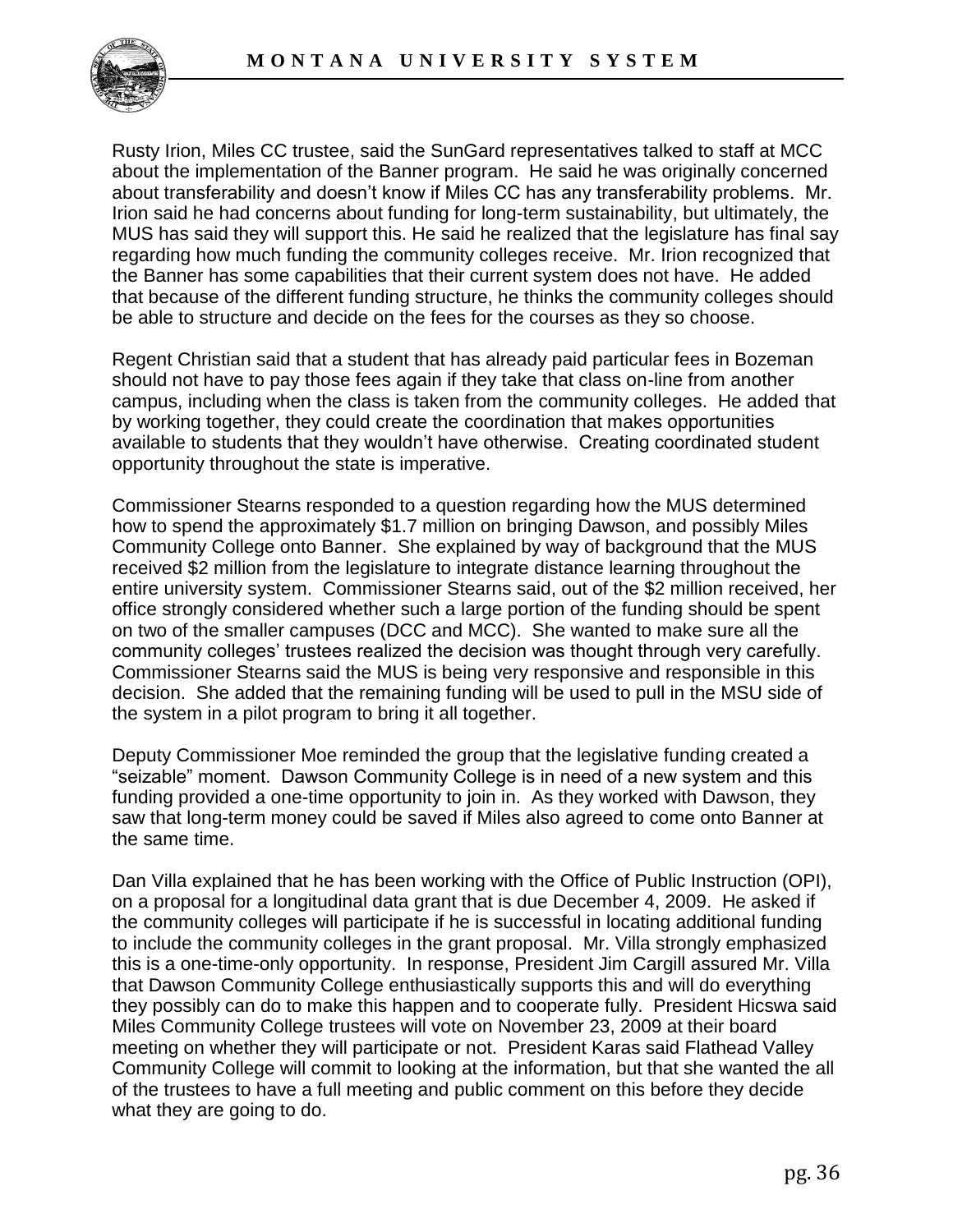

Mr. Villa reminded FVCC and MCC that the December 4 deadline is just around the corner. He reiterated that this opportunity is not going to happen again. Mr. Villa told both community colleges' representatives to let Associate Commissioner Trevor know of their decision. He said this funding could be another bridge to be used. He closed his comments by stating, "Let's get this done."

President Karas replied that she doesn't know enough about the Banner program yet and would be interested in looking at additional information on this project to know what her campus would be committing to if they chose to participate.

Trustee McElwain, FVCC, said FVCC staff needs to look at the information first, but that he wants to make sure FVCC has a chance for input when developing the integrated systems. He added that the FVCC needs and data requirements need to be on the table through open communication.

Regent Hamilton asked how to facilitate the process that needs to take place at FVCC and would their campus need the same information as the other Dawson and Miles Community Colleges received earlier?

President Karas responded that FVCC trustees would benefit by hearing from SunGard and that she felt it was only fair to the trustees to get more information before a decision is made. She stated that she had discussed this with Mary Moe and Tyler Trevor months ago, but she never got any further information.

Gerry Anderson, Dawson Community College trustee, asked who is involved in the delivery of the Banner system outside of Montana in the private sector.

Associate Commissioner Trevor explained that the planning on this has come a long way and that the Memorandum of Understanding with Dawson and perhaps Miles Community Colleges specifically identifies the responsible parties. He also clarified that this is not hosted out of state, but rather will be hosted by the Montana University System.

Dan Villa said this is a tremendous step in how data is handled in Montana. He said the governor's office wants to invest in what works. Mr. Villa stated that OPI has identified this as one of their five highest priorities. He said this will benefit students by getting the e-transcripts in Banner; improving the data to be used by counselors; assisting individual students; reducing the debt load of the students; and increasing retention rates by data -driven decision making. In order to accomplish these, however, he said Montana needs to have the entire state on this.

Regent Christian closed the meeting by saying it is important to continue these discussions. He reminded the group that the vision of the Board of Regents is to have a coordinated system, which will sometimes mean having standardized program requirements. Regent Christian said the regents are not interfering with the community colleges but want the system to be coordinated throughout the state. He said he doesn't want the campuses to look back and realize they were left out because they chose to be. He added better coordination will result in extensive benefits to the students.